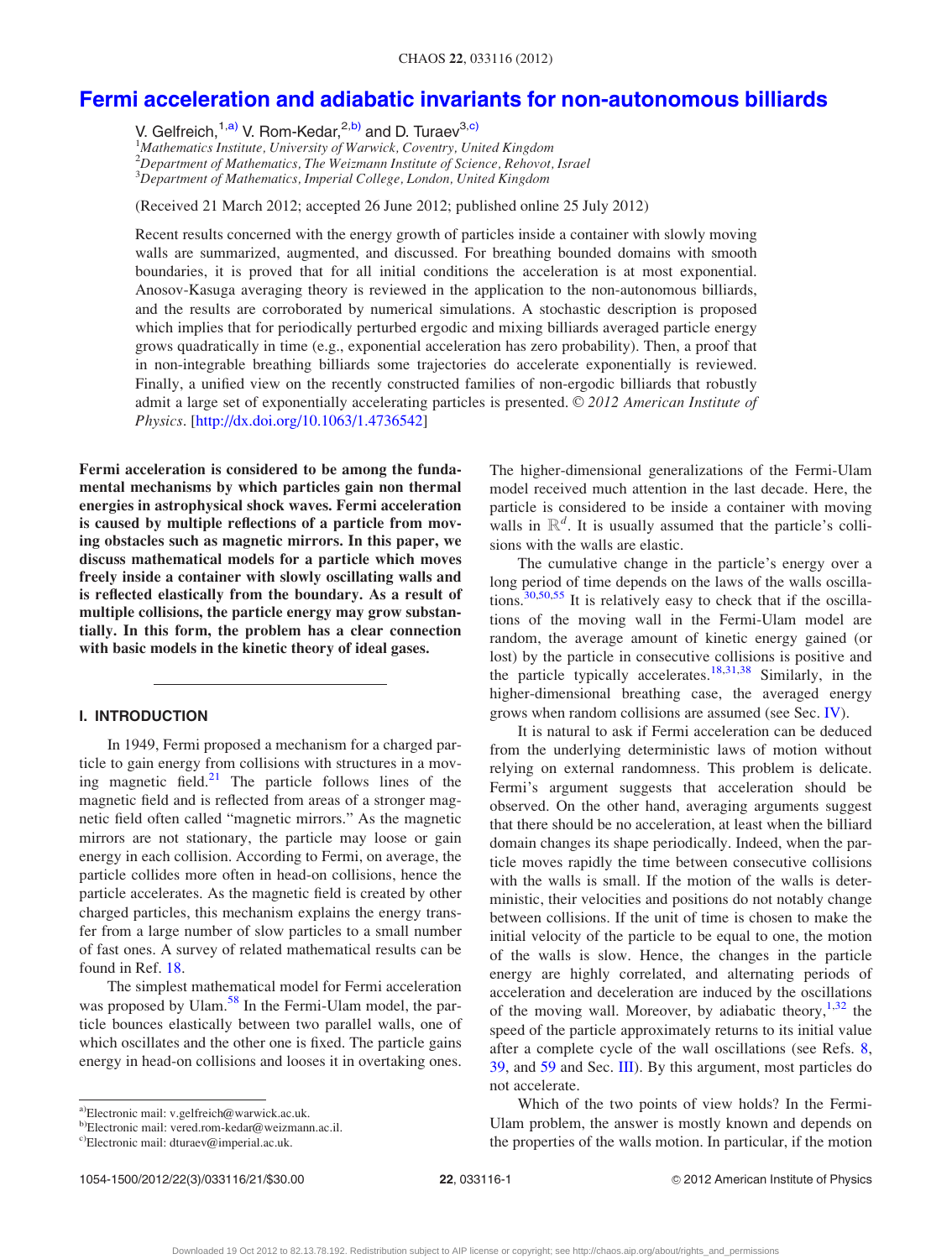of the wall is periodic in time, the Fermi-Ulam model can be interpreted as a Hamiltonian system with two degrees of freedom. Then, provided the motion is sufficiently smooth, Kolmogorov–Arnold–Moser (KAM) theory may be applied. $46-48$  The resulting KAM curves present permanent barriers for the Fermi acceleration and therefore the particle energy stays bounded for all times. Thus, one proves that Fermi's intuition fails in the smooth time-periodic onedimensional case. On the other hand, in the piecewise smooth one-dimensional case Fermi's intuition is correct.<sup>55</sup> Such delicate distinction demonstrates that much care is needed due to nontrivial averaging effects that emerge at high energies.

Before embarking into the discussion of the higherdimensional case, we point out three important aspects associated with the notion of the energy growth, which should be kept in mind as they highlight the complexity and beauty of the acceleration problem. (1) One should distinguish between energy growth in a single realization and for an ensemble average. (2) There is a difference between energy growth rate with time and energy growth rate with the number of collisions. (3) Different time scales associated with this problem should be identified. These three notions are interconnected, as explained next in some more details.

- (1) In a chaotic billiard, the evolution of the energy is sensitive to initial conditions and therefore it is natural to study its average or typical behaviour. We will see that in various models, the standard deviation grows quickly in time and an interpretation of a statistical description requires much care (see Sec. [VI](#page--1-0)). For example, in the context of a random walk, it is easy to find examples where the typical behaviour is different from the mean, e.g., in a model of this type, almost every initial condition may lead to deceleration while the energy averaged over all initial conditions grows quickly. We also note that decelerating trajectories present an additional challenge to the theory since the decelerating particle enters a different dynamical regime where a different description of dynamics may be necessary, for example, averaging theory may be no longer justifiable.
- (2) Many papers treat billiard systems as billiard maps and study statistical properties (e.g., averaged energy over an ensemble of initial conditions) as a function of collision number. This is adequate for studying a repeated experiment in which the stopping time is determined by the number of collisions and not to the more common experimental setups in which the stoping time is fixed. Moreover, billiards is often considered to be model for a diluted gas, where collisions with the walls are much more frequent than inter-particles collisions. Then, averages over an evolving ensemble of particles should refer to a common moment in physical time and not to a common number of collisions with the walls. Although these two approaches treat the same system, the results of the analysis may lead to very different conclusions. For example, the particle speed grows at most linearly as a function of the collision number, whereas it may grow exponentially or as a power law in time.<sup>[22](#page--1-0),[24,51](#page--1-0)</sup> This

distinction is especially important as the billiard breathing occurs at a fixed period. In particular, as the particle energy grows, especially if it grows exponentially in time, a large number of collisions may actually correspond to a fraction of a single oscillation period of the billiard table shape. In such cases, the problem of a proper choice of the relevant time scale becomes nontrivial. In Sec.  $II$ , we formulate the acceleration problem both in terms of time and the collision number and provide for some classes of billiards a-priori bounds on the energy growth for these two settings.

(3) The behavior of slow particles in a breathing billiard is not universal: all types of complications known for Hamiltonian dynamical systems with several degrees of freedom may emerge. In particular, the system may have sticky elliptic islands that influence the statistical behaviour of the low energy trajectories in an unpredictable way. Hence, we think that the phenomenon of Fermi acceleration can be described by some universal laws of energy growth only at the limit of sufficiently fast particles. In order to derive the universal growth laws, one applies an adiabatic theory which is applicable on time scales that increase with the particle speed. $8$  As long as the speed increases, the theory becomes more accurate. However, if one allows the speed to drop, the theory falls apart. Recall that some orbits decelerate for a while, and therefore the probability to encounter slow particles increases with the ensemble size and with the duration of the simulation. The interplay between time scales associated with the initial speed, the breathing billiard period, the frozen billiard internal time scales, and the observation interval is non-trivial and must be indicated when acceleration rate is declared.

Our paper is aimed at explaining various characteristics of the energy growth in higher-dimensional generalizations of the Fermi-Ulam model. When the particle moves fast, a classical stationary billiard (the frozen billiard) provides a good approximation for the particle trajectory on short time scales. It is widely accepted that the existence (or non-existence) of Fermi acceleration strongly depends on the dynamical properties of the frozen billiard. The dynamics in the frozen billiard can vary from being regular for an integrable billiard (as in the one-dimensional Fermi-Ulam model) of mixed phase space for general tables or fully chaotic for dis-persing billiards.<sup>[9,13,56](#page--1-0)</sup>

In the case of integrable frozen billiard (e.g., the breathing ellipse), one might expect the behaviour to be similar to the smooth one-dimensional problem. However, it is important to note that, in contrast to the one-dimensional case, the KAM theory (even when applicable) does not provide any barriers that prohibit energy growth. Indeed, in a nearintegrable non-autonomous Hamiltonian system with d degrees of freedom,  $d + 1$ -dimensional KAM tori do not separate the  $2d + 1$ -dimensional phase space and therefore cannot prevent the possible energy growth for  $d \ge 2$ . Accelerating trajectories in breathing elliptic billiards were detected numerically,  $36,37$  while the Fermi acceleration is not visible in the breathing annular billiards. $10,11$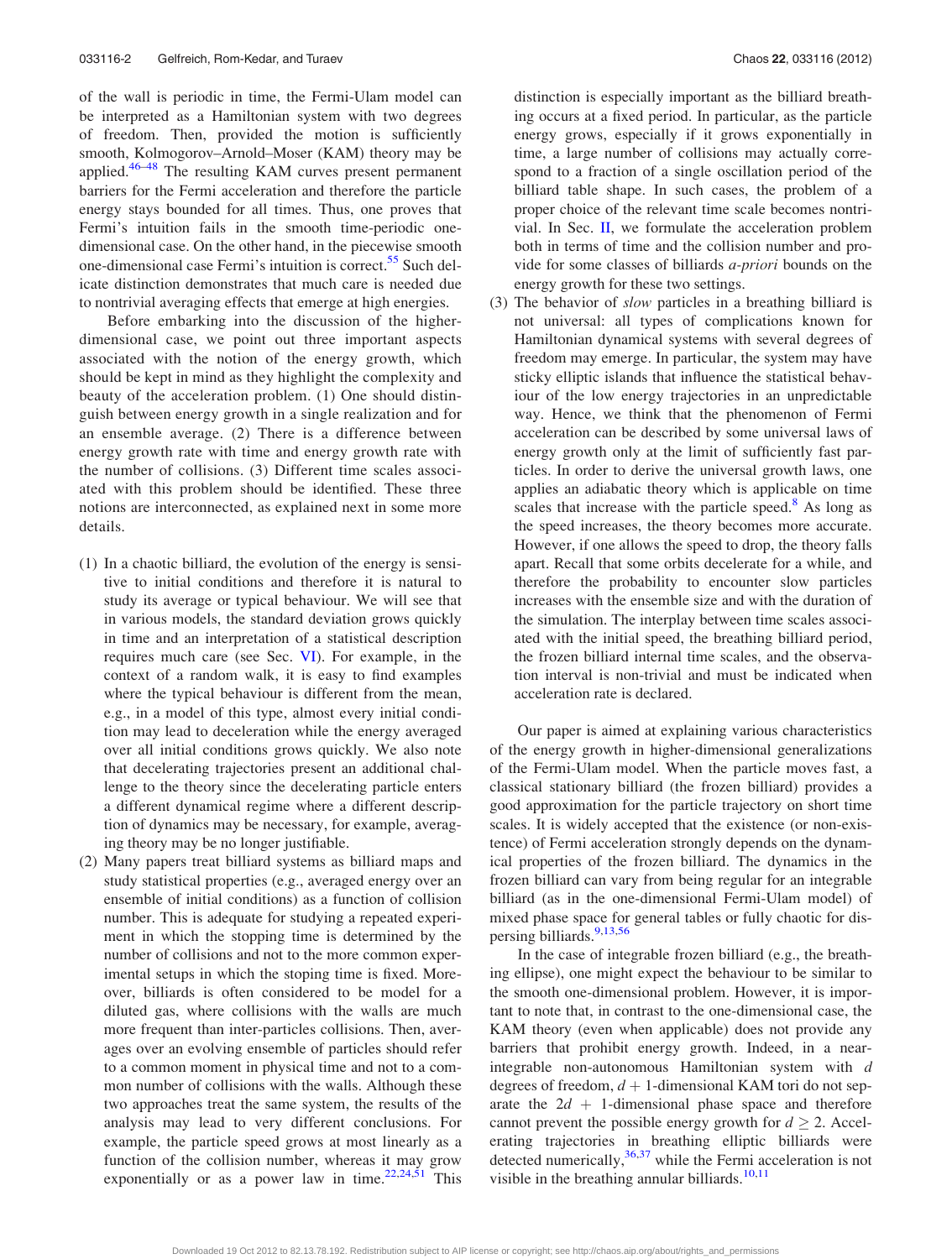On the other hand, numerical experiments $41,42$  demonstrate that averaged particles acceleration is clearly observable in chaotic billiards. This observation led to the socalled Loskutov-Ryabov-Akinshin (LRA) conjecture which states that breathing chaotic billiards admit trajectories with unbounded energy. Similar to the one-dimensional case, a seemingly opposite conclusion is reached when averaging arguments are invoked. In Sec. [III A](#page--1-0), we explain how the Anosov-Kasuga averaging theory can be applied to the chaotic breathing billiards. This theory predicts that if the frozen Hamiltonian is ergodic on every energy level, then for the majority of initial conditions, an adiabatic invariant is approximately preserved on any fixed interval of the slow time. At the present time, the application of this theory to billiards is not rigorously justified, as ergodic billiard flows do not satisfy smoothness assumptions of the Anosov-Kasuga theory. Nevertheless, when we formally apply it to a particle in a d-dimensional breathing billiard of volume V, we see that the adiabatic invariant is given by  $J = EV^{2/d}$ . The conservation of this adiabatic invariant coincides with the prediction of the classical thermodynamic law for an adiabatic processes in an ideal gas (see Sec. [III A](#page--1-0)). The approximate preservation of  $J$  means that for most initial conditions, the ratio of the energy to its initial value gets close to 1 each time the billiard restores its volume, for any bounded number of the boundary oscillation periods. Moreover, the accuracy of the energy conservation improves and the number of boundary oscillations can be increased when the initial value of energy is increased. We discuss this topic in more detail in Sec. [III](#page--1-0).

The adiabatic invariant is seemingly an obstacle both to the acceleration and deceleration. However, the apparent contradiction to the numerical evidence is removed if we recall that the Anosov-Kasuga invariant is preserved only on a bounded time scale, i.e., the adiabatic invariant does not stop the energy growth but just slows it down. An analysis of the energy growth in the ergodic case can be undertaken by comparing the particle chaotic motion to random collisions with the billiard boundaries, i.e., the changes in the energy can be modelled by a random process. Dolgopyat and de la Llave $18,19$  pointed out (for a different though related problem) that this process should be related to a Bessel process whose parameters can be estimated by scaling invariance arguments (see also Ref. [55\)](#page--1-0). In Sec. [IV,](#page--1-0) we provide empirical arguments to show that in an exponentially mixing billiard with periodically oscillating boundary, the growth of the root of order 4 from the energy averaged over the boundary oscillation period can be modelled by a (non-recurrent) Bessel process. Our numerical experiments give a strong support to this statement.

One of the consequences is the quadratic growth of the ensemble averaged energy with time and linear growth with the number of collisions. These growth laws are indeed wellknown from many numerical experiments. We note, however, that the exponential decay of correlations seems to be important here. In particular, the energy growth in the breathing Bunimovich stadium does not conform to our stochastic model, and numerical simulations performed in Ref. [52](#page--1-0) for the stadium and pseudo-integrable billiards that undergo large periodic deformations suggest that these may indeed present faster than quadratic growth rates.

The slow energy growth for the majority of initial conditions does not contradict to the existence of an exceptional set which accelerates very fast. A rigorous result in this direction was obtained in Ref. [24](#page--1-0) and is summarized here in Sec. [V.](#page--1-0) We show that the existence of rapidly accelerating trajectories can be proved in the framework of a general approach to chaotic Hamiltonian systems with slowly changing parameters developed in Ref. [23](#page--1-0) (we also note that the problem of Fermi acceleration in non-autonomous billiards is closely related to the Mather acceleration problem formulated for periodically forced geodesic flows and, more generally, for *a-priori* unstable Hamiltonian systems<sup>[6,14](#page--1-0),[15,40,45](#page--1-0)</sup>). Notably, the main theorem of Ref. [24](#page--1-0) essentially proves the Loskutov-Ryabov-Akinshin conjecture. Roughly, the theorem states that the existence of transverse heteroclinic connections between two unstable periodic orbits of the family of the frozen billiards implies that there exist trajectories that have exponential energy growth. Hence, the theorem implies that Fermi acceleration exists even when the frozen billiard has mixed phase space, so global hyperbolicity is not needed (positive topological entropy of the frozen billiard is enough $^{33}$  $^{33}$  $^{33}$ ). The exponentially accelerating trajectories found in Ref. [24](#page--1-0) form a set of zero Lebesgue measure and belong to the minority of initial conditions for which the adiabatic invariant is not preserved.

Up to 2010, numerical studies of breathing billiards produced averaged acceleration which grows at most as a power-law in time.<sup>[10,11,28,36](#page--1-0)</sup> In Refs. [22](#page--1-0) and [51](#page--1-0), it was demonstrated that a change in the number of ergodic components during the oscillation of the billiard boundary leads to a dramatic increase in the energy growth. Indeed, in such a construction, the majority of initial conditions experience exponentially fast acceleration. In Sec. [VI](#page--1-0), we show that this exponential growth is the result of a general setup where an ergodic breathing component is periodically broken into two ergodic breathing components and then these components are reconnected. In this case, the adiabatic model suggests that the logarithm of energy measured once per period evolves like a positively biased random walk, and therefore the energy grows exponentially on average. The growth rates predicted from the stochastic model are in good agreement with results from numerical simulations for several nonautonomous billiards. $22,51$ 

The paper is structured in the following way. In Sec. [II](#page--1-0), we formulate the energy growth problem and establish a-priori bounds on the energy growth. In Sec. [III,](#page--1-0) we explain the averaging arguments which imply that if the frozen billiards are all ergodic, the majority of orbits do not experience energy growth for a long time. In Sec. [IV,](#page--1-0) we show that a statistical model provides a tame averaged energy growth that emerges in this case. In Sec. [V,](#page--1-0) we sketch the proof of LRA conjecture by showing the existence of orbits that accelerate exponentially with time in chaotic breathing billiards. $^{24}$  $^{24}$  $^{24}$  In Sec. [VI](#page--1-0), we summarize and put into a wider context the recent constructions of Refs. [22](#page--1-0) and [51](#page--1-0) for which the majority of particles have exponential energy growth.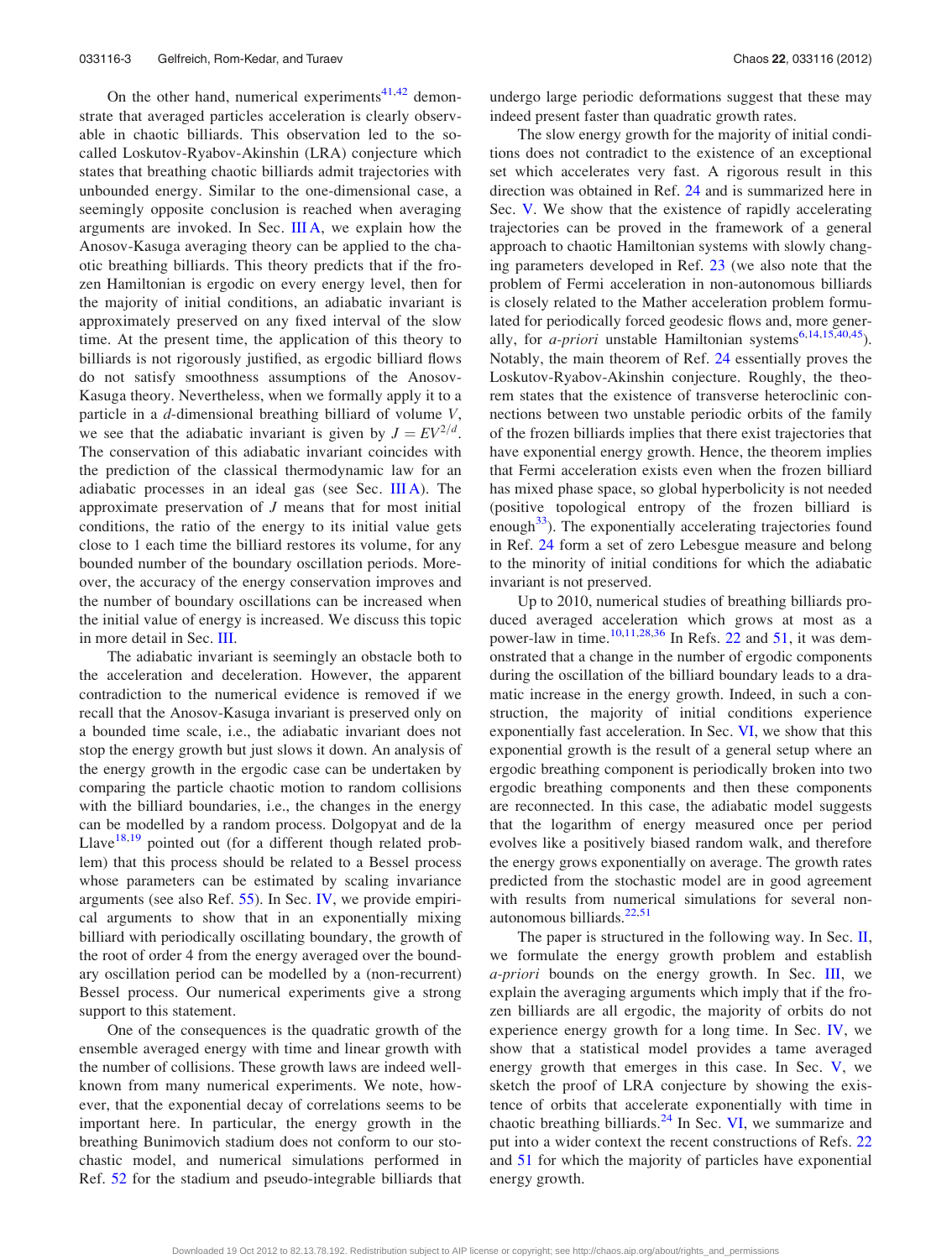# II. SETUP OF THE PROBLEM

# A. Elastic reflections from a moving boundary

Consider a particle inside a time-dependent domain  $D(t) \subset \mathbb{R}^d$ ,  $t \in \mathbb{R}$ . Our main examples will have  $d = 2$  but the theory developed in this section is valid for any  $d \in \mathbb{N}$ . We assume that the particle moves along a straight line with constant velocity v until it hits the boundary  $\partial D(t)$ . A trajectory of the particle is fully described by a sequence  $(t_m, x_m, v_m)$  where  $t_m$  is the time of the *mth* collision with the boundary,  $x_m \in \partial D(t_m)$  is the collision point and  $v_m$  is the particle velocity before the collision. We assume that the reflection law is elastic. This assumption establishes relation between  $v_{m+1}$  and  $v_m$ , so we can define the *billiard map*  $(t_m, x_m, v_m) \mapsto (t_{m+1}, x_{m+1}, v_{m+1})$ , which governs the behavior of the particle trajectories.

In order to state the elastic reflection law, we describe the motion of the boundary by its normal velocity  $u(\mathbf{x}, t)$ ,  $x \in \partial D(t)$ . We assume that positive u correspond to the boundary moving outwards. Suppose the billiard domain is given by

$$
D(t) = \{ \mathbf{x} \in \mathbb{R}^d : F(\mathbf{x}, t) < 0 \},
$$

where  $F: \mathbb{R}^d \times \mathbb{R} \to \mathbb{R}$  is a smooth function. Then the boundary of  $D(t)$  is defined by  $F(x, t) = 0$ . The boundary is smooth at the points where  $\nabla_x F(x, t) \neq 0$ . Then the outer normal and the boundary normal velocity are, respectively, given by

$$
\mathbf{n} = \frac{\nabla_x F}{\|\nabla_x F\|} \text{ and } u = -\frac{1}{\|\nabla_x F\|} \frac{\partial F}{\partial t} \,. \tag{1}
$$

It is important to allow for the billiard boundary to be nonsmooth at certain points, as the main examples of chaotic behaviour are provided by dispersing billiards which have corners.

It is convenient to describe the collision in a coordinate system where the boundary does not move at the collision point at the moment of collision. In such coordinates, the elastic reflection law takes the standard form: the tangent component of the particle velocity is preserved and the normal component is reflected. Returning to the original coordinates, we obtain the following reflection law:

$$
\bar{v} = v + 2(u - \mathbf{n} \cdot v)\mathbf{n} \,. \tag{2}
$$

If the billiard boundary is smooth at the collision point, the elastic reflection law indeed determines the particle velocity after the collision. However, the particle trajectory may be not defined for an infinite number of iterations due to one of the following reasons.

- Corners and edges: The particle may hit a point where the boundary is not smooth. Then, the normal vector  $\boldsymbol{n}$  is not defined, and there is no unambiguous way to determine the result of the collision.
- Degenerate tangencies: If the particle hits a point on the boundary with  $u = v \cdot n$ , then the continuation of the trajectory may leave the billiard after the collision. Indeed, let

 $(t_0, x_0, v_0)$  be a point of the billiard trajectory. If  $u = \mathbf{n} \cdot \mathbf{v}_0$ , the elastic reflection law [\(2\)](#page--1-0) implies that the trajectory does not change its velocity and, consequently, is given locally by a straight line  $x - v_0t = x_0 - v_0t_0$ . Consider the auxiliary function  $\varphi(t) = F(x_0 + v_0(t - t_0), t)$ . Obviously,  $\varphi(t_0) = \varphi'(t_0) = 0$ . As the particle comes from the region  $F < 0$ , it follows that necessarily  $\varphi''(t_0) \leq 0$ . In the non-degenerate case  $\varphi''(t_0) < 0$ , and the trajectory continues to the region  $F < 0$  after the collision. However, in the case of a degenerate tangency, we have  $\varphi''(t_0) = 0$  and  $\varphi$  typically changes its sign. In this case, the continuation of the orbit leaves the billiard domain  $F < 0$ , i.e., the orbit cannot be continued after the collision.

Even when the number of collisions is infinite, they may happen in a *finite* time. This phenomenon is called chattering.[44](#page--1-0) It may happen when the trajectory approaches a degenerate tangency or when the orbit gets into a zero angle corner.

Since the billiard map is volume-preserving, we expect these phenomena to be relevant for a set of measure zero only. Namely, for any reasonable function  $F$ , the set of  $(x, t)$ values which correspond to the singularities of the boundary has measure zero within the boundary. $33$  In this case, the subset of the phase space of the billiard map which corresponds to corners or tangencies also has measure zero, and the volume-preservation property implies that the set of initial conditions which correspond to orbits that hit the corners or get tangent to the boundary has measure zero indeed. More advanced arguments are necessary to show that the volume-preservation property implies that the chattering also occupies a set of measure zero.

The volume preservation follows from the symplecticity of the billiard map. Indeed, one can verify by a direct computation that the elastic reflection law implies that the form

$$
v dv \wedge dt - dv \wedge dx = d(x - vt) \wedge dv \qquad (3)
$$

is preserved by the billiard map. In fact, the symplecticity follows naturally, if one notices that the billiard motion is a limit of the flow defined by the Hamiltonian function

$$
H = \frac{1}{2}v^2 + W(F(x, t)),
$$
\n(4)

where  $W$  is a smooth function which grows fast from zero to infinity as  $F$  changes from negative to positive values (the limit corresponds to the infinitely steep W, i.e.,  $W = 0$  at  $F < 0$ and  $W = +\infty$  at  $F > 0$ ). The billiard map is the limit of the Poincare map on a cross-section  $F = -\delta$  (for  $\delta \rightarrow +0$ , see, e.g., Refs. [23,](#page--1-0) [49](#page--1-0), and [57\)](#page--1-0). The nonautonomous Hamiltonian flow preserves the standard symplectic form  $dH \wedge dt$  $-dv \wedge dx$ . On the cross-section  $F = const$ , this form reduces to Eq.  $(3)$  by virtue of Eq.  $(4)$ , so the Poincaré map and, hence, the limit billiard map must preserve form [\(3\)](#page--1-0) indeed.

## B. At most linear energy growth with collision number

Equation [\(2\)](#page--1-0) immediately implies that  $\bar{v}^2 = v^2$  $-4(n \cdot v)u + 4u^2$ . Since  $|n \cdot v| < v$ , we see that the particle speed  $\bar{v}$  after the collision is inside the interval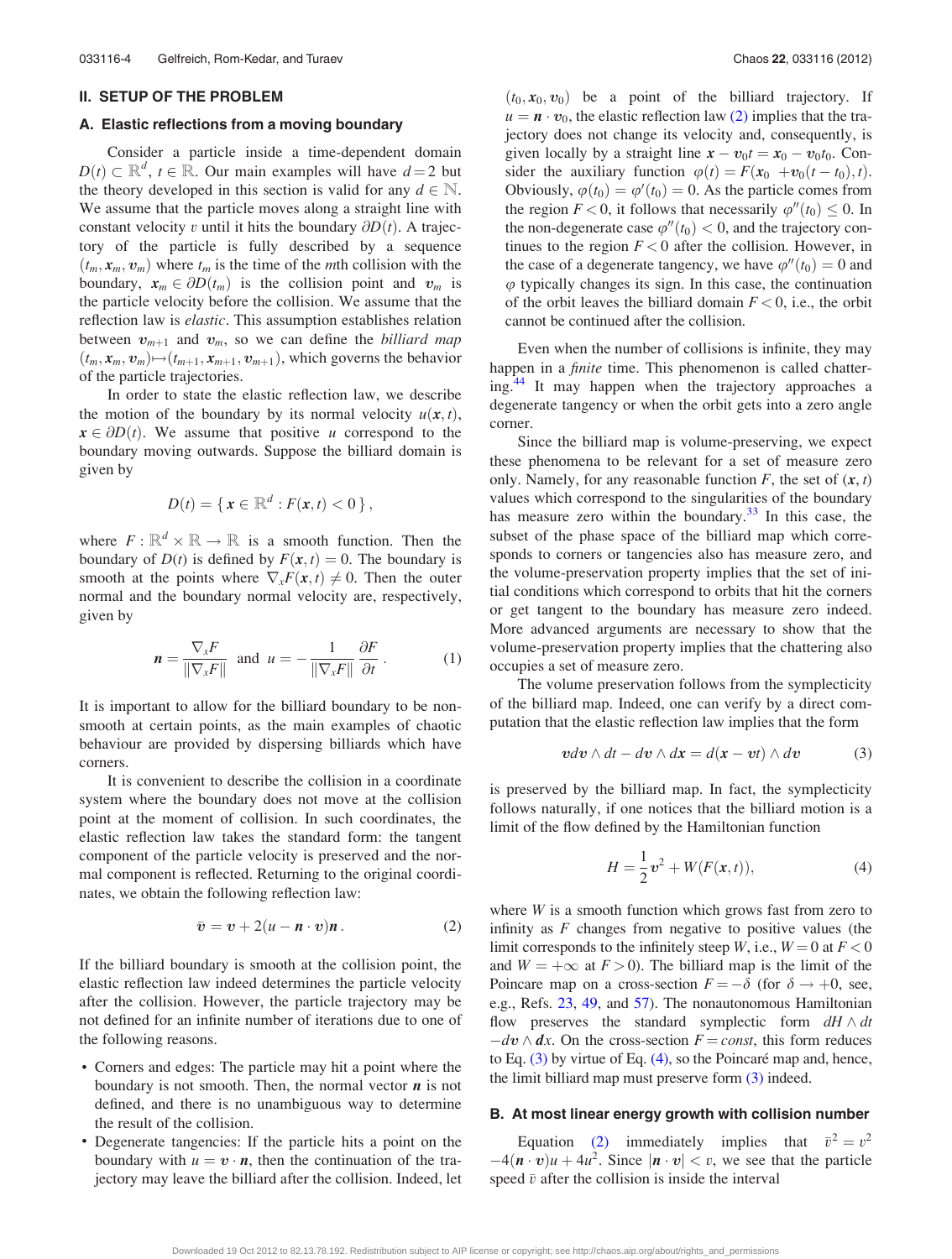$$
v - 2|u| \le \overline{v} \le v + 2|u| \,. \tag{5}
$$

Therefore, the particle speed grows (or decays) at most linearly as a function of the number of collisions. More precisely, if  $(x_m, v_m, t_m)$  is a billiard trajectory, then

$$
v_m \le v_0 + 2m||u|| \tag{6}
$$

where  $||u|| = \sup_{x \in \partial D(t), t \in \mathbb{R}} |u|$  is the sup-norm of the boundary velocity. Accordingly, the particle kinetic energy  $E = \frac{1}{2}v^2$  grows at most quadratically with the number of collisions.

## C. At most exponential energy growth with time

When the particle speed grows, the time between consecutive collisions decreases, so the question of the energy growth rate with time is not trivial. As we mentioned, the particle may go through infinitely many collisions in finite time, and one can easily construct examples where the energy becomes unbounded in finite time (e.g., consider a particle bouncing in the normal direction between two parallel walls which tend towards each other with a finite speed). The next theorem provides a simple condition under which such behavior is impossible, and the energy does not grow faster than exponentially in time.

**Theorem 1.** If  $F \in C^2(\mathbb{R}^{d+1})$  has bounded  $C^2$ -norm, and there is  $\alpha \in \mathbb{R}$  such that  $\|\nabla_x F\| > \alpha > 0$  for all  $x \in \partial D(t)$  and all  $t \in \mathbb{R}$ , then there are constants  $C_1, C_2 > 0$ such that for any trajectory of the billiard flow

$$
E(t) \le (E_0 + C_1) \exp C_2 t \tag{7}
$$

provided the trajectory is well-defined on [0, t].

Proof. Suppose the particle hits the boundary at  $x_m \in \partial D(t_m)$  with velocity  $v_m$ . Let  $\delta_m = t_m - t_{m-1}$  denote the time between the collisions. Then  $x_{m-1} = x_m - v_m \delta_m$ . We note that  $F(\mathbf{x}_m - \mathbf{v}_m \delta_m, t_m - \delta_m) = F(\mathbf{x}_m, t_m) = 0$ , so the Taylor series expansion gives

$$
-\delta_m \sum_{j=0}^d \frac{\partial F}{\partial x_j}(\mathbf{x}_m, t_m) v_m^j + \delta_m^2 R_2 = 0, \qquad (8)
$$

where we denote  $x_0 \equiv t$  and  $v_m^0 = 1$  to spare notation  $(v^j)$ denotes the jth component of the vector  $v$ ). The remainder  $R_2$  is written in the form

$$
R_2 = \int_0^1 (1 - s) \sum_{i,j=0}^d \frac{\partial F}{\partial x_i \partial x_j} (x_m - s v_m \delta_m, t_m - s \delta_m) v_m^i v_m^j ds.
$$
\n(9)

Since the energy  $E_m = \frac{v_m^2}{2}$ , Eq. [\(2\)](#page--1-0) implies that the change of energy after one collision is given by

$$
E_{m+1}-E_m=2u_m(u_m-v_m\cdot n_m), \qquad (10)
$$

where  $u_m$  is the boundary normal velocity at the *mth* collision and  $n_m$  is the outer normal to the boundary at the point  $x_m$ . Taking into account Eq.  $(1)$ , we get

$$
u_m - v_m \cdot \mathbf{n}_m = -\frac{1}{\|\nabla_x F\|} \sum_{j=0}^d \frac{\partial F}{\partial x_j} v_m^j.
$$

Substituting this into Eq.  $(10)$  and using Eq.  $(8)$ , we get

$$
\frac{E_{m+1}-E_m}{\delta_m}=-\frac{2u_mR_2}{\|\nabla_x F\|}.
$$

Equation [\(9\)](#page--1-0) implies that  $|R_2| \leq C(1 + E_m)$  where C depends on the  $C^2$ -norm of F. Since  $\|\nabla_x F\|$  is bounded away from zero and  $u$  is uniformly bounded, we get

$$
\frac{E_{m+1} - E_m}{t_m - t_{m-1}} \le C_0 (1 + E_m). \tag{11}
$$

This implies Eq.  $(7)$  by induction in *m*.

Remark. As we mentioned, it is possible that some orbits are not defined for all times. In the setting of Theorem 1, the boundary does not have any singularity; however, trajectories of a degenerate tangency are possible. Therefore, we can guarantee the fulfillment of estimate [\(7\)](#page--1-0) for all times only for a set of initial conditions which has a full measure but not necessarily coincides with the whole of the phase space. It should be stressed that the constants  $C_1$  and  $C_2$  stay the same for all orbits.

In Theorem 1, the assumption of the non-vanishing of the gradient of the function  $F$  implies that the boundary does not have corners. This is too restrictive, as many billiards discussed in the paper do have corners. However, one can generalize the result to cover piecewise smooth boundaries. In particular, for planar billiards with piecewise smooth boundaries, the theorem holds true provided the angles between the smooth boundary components that join at the corner points stay bounded away from zero for all times.

## III. ADIABATIC THEORY FOR A FAST PARTICLE

In the study of Fermi acceleration, we unavoidably meet the situation when the particle moves fast compared to the billiard boundary and the theory of adiabatic invariants may become applicable. Adiabatic invariants are quantities which stay approximately constant for periods of time that are large enough to allow a noticeable variation in the particle energy and the billiard shape. They appear naturally in slow-fast Hamiltonian dynamics. Adiabatic theory provides a tool for describing the evolution of the particle energy on time scales which involve a large number of collisions with the boundary, and we will persistently use adiabatic invariants in Secs. [IV–VI.](#page--1-0)

It should be noted that the classical adiabatic theory is developed for smooth systems while billiards do have various singularities, so more work is still needed to complete a mathematically rigorous adiabatic theory for multidimensional billiards. On the other hand, numerical evi-dence<sup>[8](#page--1-0)</sup> strongly supports validity of the adiabatic theory in time-dependent billiards.

## A. Ergodic adiabatic invariants

According to the Anosov-Kasuga averaging theory, $1,32$ a system with a slowly changing in time Hamiltonian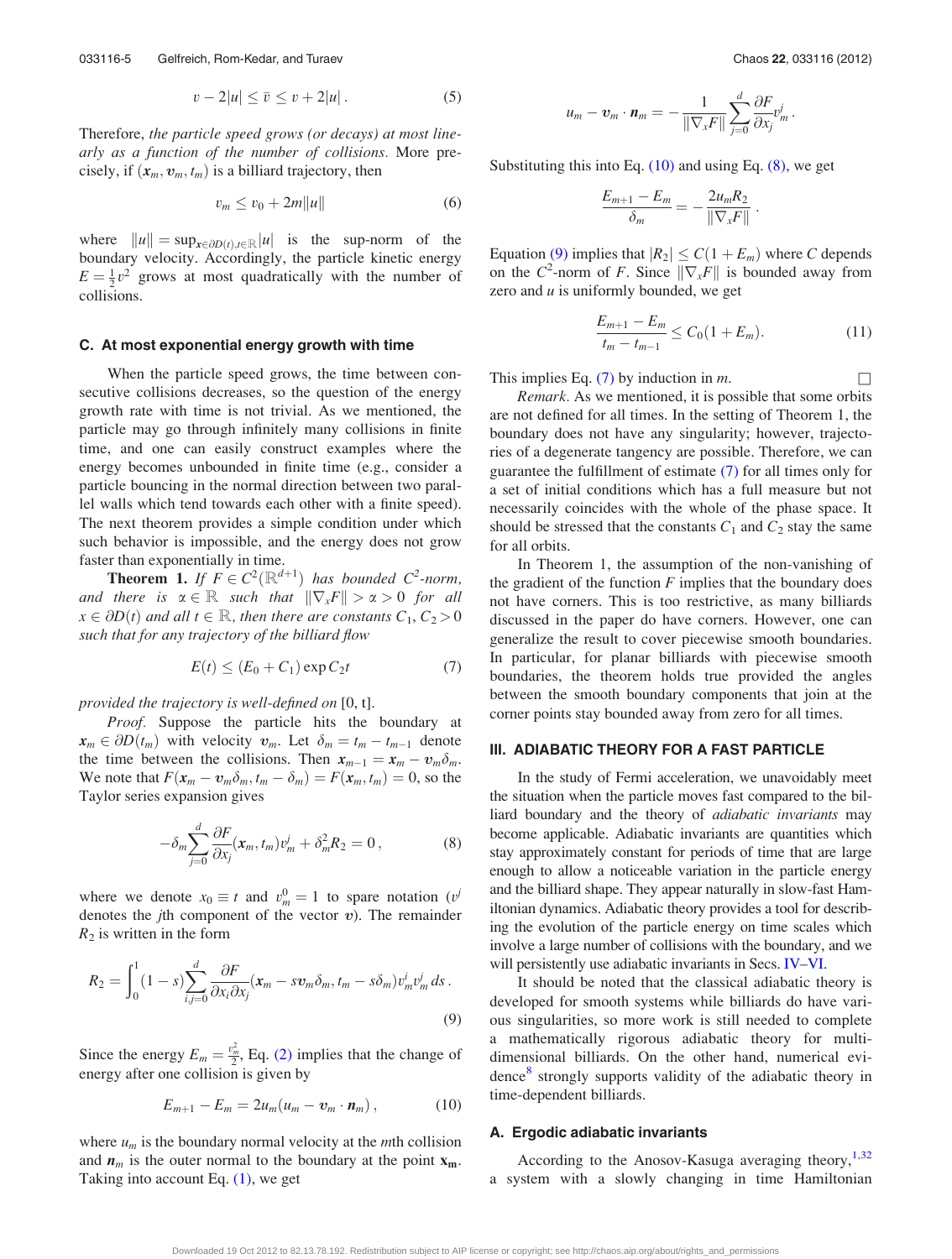approximately preserves the Anosov-Kasuga invariant. Namely, given a one-parameter family of Hamilton functions  $H(x, p; \tau)$ , assume that for each fixed value of  $\tau$  the corresponding Hamiltonian system, called the *frozen* system,

$$
\dot{x} = \partial_p H(x, p; \tau), \quad \dot{p} = -\partial_x H(x, p; \tau)
$$

is ergodic with respect to the Liouville measure on every energy level. If the parameter  $\tau$  changes slowly with time  $(\tau = \varepsilon t)$ , the energy must no longer be preserved

$$
\dot{E} = \frac{dH}{dt}(x(t), p(t); \varepsilon t) = \varepsilon \partial_{\tau} H.
$$

Since ergodicity allows replacing time averages by a space average, this equation suggests<sup>[8](#page--1-0)</sup> that for the majority of initial conditions, the evolution of the energy is determined by  $\langle \partial_{\tau}H \rangle_E$ , the average value of  $\partial_{\tau}H$  over the energy level:

$$
E(t_1) - E(t_0) = \int_{t_0}^{t_1} \dot{E} dt \approx \varepsilon \langle \partial_{\tau} H \rangle_{E(t_0)} (t_1 - t_0) .
$$

Actual theoretical justification of this conclusion is not trivial and is given by Anosov averaging theorem.<sup>[1](#page--1-0)</sup> As the evolution of the energy is essentially determined by the initial energy only, one can roughly model the evolution of phase variables in our Hamiltonian system with a slowly changing parameter as follows: the flow shifts a level of constant energy for the frozen system to a level of constant energy which correspond to the new value of the parameter, while on the level itself, the fast motion is ergodic. Since the Hamiltonian flow preserves volumes in the phase space, it follows that the volume bounded by the energy level is to be preserved.

To be more precise, let  $J(E, \tau)$  be the volume of the part of the phase space defined by the inequality  $H(x, p; \tau) < E$ . Kasuga proved the following theorem:<sup>[32](#page--1-0)</sup> for any  $\delta > 0$  and any  $\tau^*$ , for all sufficiently small  $\varepsilon$  and all initial conditions outside a set of a small measure, the inequality

$$
|J(H(x(t), p(t); \varepsilon t), t) - J(H(x(0), p(0); 0), 0)| < \delta \quad (12)
$$

holds for all  $t \in [0, \varepsilon^{-1} \tau^*]$ , i.e., on the intervals of the slow time  $\tau$  of order one. The measure of the exceptional set vanishes with e.

The quantity J is called an Anosov-Kasuga ergodic adiabatic invariant or, sometimes, an ergodic adiabatic invariant.

Now consider a particle inside a d-dimensional billiard with an oscillating boundary. When the particle energy is large, the particle moves much faster than the boundary does, so we may formally consider this system as a slow-fast Hamiltonian one and expect that the Anosov-Kasuga theory is applicable.

In order to apply this theory, we introduce the small parameter  $\varepsilon = 1/E^{1/2}(0)$  and the rescaled time  $\tau = \varepsilon t$ . In the new units, the particle energy is given by  $\tilde{E} = \varepsilon^2 E$ . In particular, the initial energy equals to one. For the billiard flow, the volume of the phase space bounded by the energy  $\tilde{E}$ equals to the product of the billiard domain, whose volume we denote by  $V(\tau)$ , and the ball  $v_1^2 + \dots + v_d^2 \leq 2\tilde{E}$  in the

particle momenta space (for simplicity we have chosen the particle to have the unit mass). Hence, the Anosov-Kasuga adiabatic invariant equals to  $c_d \tilde{E}^{d/2} V(\tau)$  where the constant  $c_d$  depends on the dimension d only. If the Anosov-Kasuga theory is indeed applicable, according to Eq. [\(12\)](#page--1-0) we get  $|\tilde{E}^{d/2}(\tau)V(\tau) - \tilde{E}^{d/2}(0)V(0)| < \delta$ . Coming back to the original variables, we may expect that for ergodic billiards with slowly moving boundaries

$$
\left| \frac{E^{d/2}(\tau)V(\tau) - E^{d/2}(0)V(0)}{E^{d/2}(0)} \right| < \delta \tag{13}
$$

for all  $\tau \in [0, \tau^*]$  outside a set of small measure.

Denote

$$
J = E^{d/2}V.\t(14)
$$

Equation [\(13\)](#page--1-0) implies that  $|J(\tau) - J(0)|/J(0)$  is small for the majority of initial conditions provided  $J(0)$  is sufficiently large. It is interesting to observe that it does not follow that the changes in  $J$  are small but only that the changes of  $\log J$ are small. We arrive at the following statement.

**Proposition 1 (conjecture).** Let  $D(\tau)$  be a family of ergodic billiard tables,  $\delta$ ,  $\tau^*$ ,  $K_1$ , and  $K_2$  be positive numbers, and  $S_{\varepsilon}$  be the set of all initial conditions such that  $K_1\varepsilon^{-2} \leq J(0) \leq K_2\varepsilon^{-2}$ . Then the measure of the subset of initial conditions for which

$$
|\log J(t) - \log J(0)| < \delta \text{ for all } t \in [0, \tau^*] \qquad (15)
$$

converges to the full measure of the set  $S_{\varepsilon}$  as  $\varepsilon \to 0$ .

A rigorous proof of this claim requires an extension of Anosov-Kasuga adiabatic theory to billiard-like systems.

Note that in a mixing case, the conservation of the adiabatic invariant is expected to be much more accurate than the prediction of Eq. [\(15\)](#page--1-0) (see Ref. [8](#page--1-0) for more discussion and numerical evidence). Our numerical experiments confirm that  $\log \frac{J(t)}{J(0)}$  decays as  $J(0)^{-1/2}$  for an exponentially mixing billiard, and as  $J(0)^{-1/2}$  log  $J(0)$  for a breathing stadium (see Sect. [IV\)](#page--1-0). This puts a restriction on the rate of the Fermi acceleration in the ergodic mixing case: for the majority of initial conditions we expect  $J^{1/2}$  to grow at most linearly in time (cf. Ref. [22](#page--1-0)).

It is interesting to compare Proposition 1 and Theorem 1. In order to simplify the comparison, we suppose that the billiard boundary oscillates periodically with period T and analyse the change in the energy over the period. We have  $V(0) = V(T)$  and  $\log \frac{J(T)}{J(0)} = \frac{d}{2} \log \frac{E(T)}{E(0)}$ . If  $E(0)$  is sufficiently large, Eq.[\(11\)](#page--1-0) implies that  $\log \frac{E(T)}{E(0)}$  $\overline{\phantom{a}}$  $\vert$  < 2C<sub>0</sub> for all billiard trajectories which are defined till  $t = T$ , while Eq. [\(14\)](#page--1-0) implies that  $\left| \log \frac{E(T)}{E(0)} \right|$  $\frac{1}{\sqrt{2}}$ stays close to zero for the majority of the initial conditions.

In the kinetic theory of ideal gases, the energy per molecule is proportional to the temperature  $T$ . The adiabatic compression law of the ideal gas reads  $T^{d/2}V = \text{const}$ , where d is the number of the degrees of freedom of the molecule. Let us consider the ideal monoatomic gas of N particles in a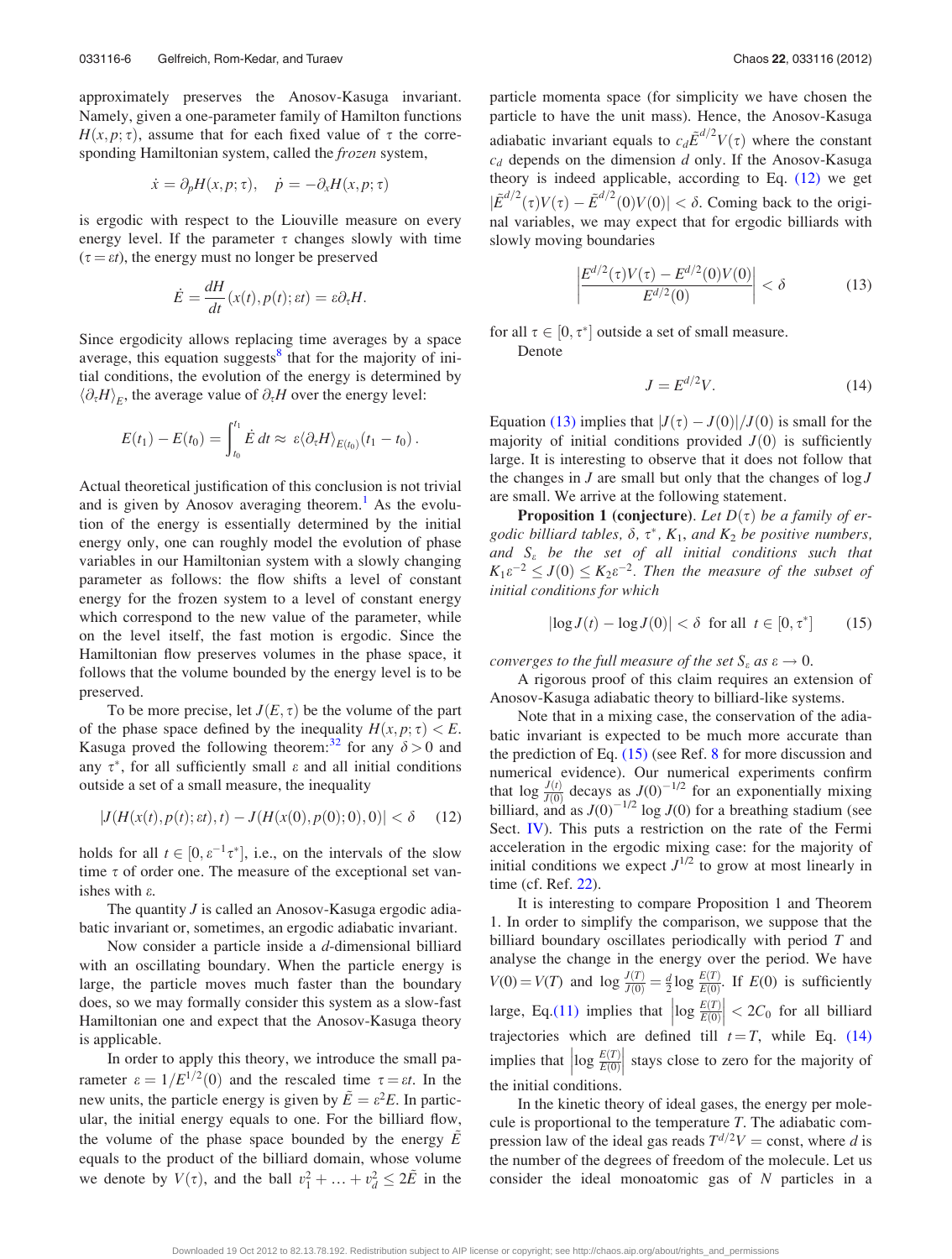$d$ -dimensional container  $D$  of volume  $V$  as an ergodic billiard in the Nd-dimensional configuration space

$$
D^N\cap\{\|\mathbf{x}_j-\mathbf{x}_i\|\geq 2\rho,\quad i,j=1,...N\},
$$

where  $x_1, ..., x_N$  are the positions of the atoms in D, and  $\rho$  is the radius of an atom. Then, in the limit  $\rho \to 0$ , the adiabatic invariant *J* for such billiard is proportional to  $(NT)^{Nd/2}V^N$ , and formula  $(15)$  gives us

$$
\frac{T(\tau)^{d/2}V(\tau)}{T(0)^{d/2}V(0)} = 1 + O(N^{-1}),
$$

i.e., it coincides with the adiabatic compression law as  $N \rightarrow +\infty$ .

The standard definition of an adiabatic process asserts that there is no heat exchange with the surroundings. In our setting, this just means the reflection law is elastic. We also require that the pace of the billiard volume change is slow enough in comparison with the particle motion (this is always satisfied in the kinetic theory remit). Under these conditions, the Anosov-Kasuga theory provides an analogue of classical thermodynamics for the case of a finite (i.e., not necessarily large) number of particles.

# B. One-dimensional billiard

One-dimensional static billiards are simple integrable systems, so the adiabatic invariant has a different nature and plays a role different from that in a higher-dimensional case. Namely, let us consider the particle bouncing in a straightline segment of length  $L(t)$ . In this case, Anosov-Kasuga theory leads to the same adiabatic invariant as the classical Ehrenfest theory of adiabatic invariants (see Refs. [2,](#page--1-0) [34](#page--1-0), and [35](#page--1-0)). In any case, one finds the adiabatic invariant  $J = |v|L(\tau)$ which coincides with [\(14\)](#page--1-0) at  $d = 1$ . However, it is also possible in the integrable case to find small corrections to  $J$ , after which it is preserved with a better accuracy at large  $v$ . As the general theory is typically developed for smooth systems, let us derive the corresponding formulas directly from the laws of the particles motion (computations for various non-smooth settings can also be found in Refs. [25](#page--1-0) and [55](#page--1-0)).

For simplicity, we assume that only one end of the segment oscillates, while the second end is fixed. So, the configuration space is given by  $x \in [0, L(t)]$ . The elastic reflection law at the moving end  $x = L(t)$  is

$$
\bar{v} = 2L'(t) - v,\tag{16}
$$

where  $t$  is the moment of collision,  $v$  is the particle velocity before the collision, and  $\bar{v}$  is the velocity right after it (cf. Eq. [\(2\)\)](#page--1-0).

Let  $t_n$  be the moment of the *n*th collision, and let  $v_n$  and  $\bar{v}_n$  be the velocities before and after the collision at  $t = t_n$ . We assume that the wall moves much slower than the particle, so  $v_n > 0$  and  $\bar{v}_n < 0$ . The particle speed is preserved during the flight from the right end to the left end and back, so  $v_{n+1} = -\bar{v}_n$ , and we have the following equation for the billiard map:

$$
v_{n+1} = v_n - 2L'(t_n),
$$
  
\n
$$
t_{n+1} = t_n + \frac{L(t_{n+1}) + L(t_n)}{v_{n+1}}.
$$
\n(17)

The equation for the change in the speed is given by Eq.  $(16)$ , and the second line in Eq.  $(17)$  just says that the velocity times the time between the collisions equals the length of the particle path. At large values of  $v_n$ , the difference between  $t_{n+1}$  and  $t_n$  is small, and the implicit function theorem implies that Eq.  $(17)$  indeed defines the map  $(v_n, t_n) \rightarrow (v_{n+1}, t_{n+1}).$ 

It is easy to check that this map preserves an area form

$$
(v_{n+1}-L'(t_{n+1}))dv_{n+1} \wedge dt_{n+1}=(v_n-L'(t_n))dv_n \wedge dt_n.
$$

It follows that if we define

$$
\mathcal{E} = \frac{1}{2} (v - L'(t))^2,
$$
\n(18)

which is the particle's pre-collision kinetic energy in the coordinate system moving with the right wall, then the area form  $(v - L'(t))dv \wedge dt$  (the one preserved by the map) takes the standard form  $d\mathcal{E} \wedge dt$  (since  $d\mathcal{E} = (v - L'(t))$  $(dv - L''(t)dt)$ . One can also see that the area form coin-cides with Eq. [\(3\)](#page--1-0), as  $dx = L'(t)dt$  at the boundary.

Since the change in  $t$  is small at large  $v$ , we deduce from Eq.  $(17)$  that

$$
\frac{\Delta v}{\Delta t} \approx -\frac{L'(t)}{L(t)}v.
$$

So,  $v_n(\tau_n)$  can be approximated by a solution of the differential equation

$$
\frac{dv}{dt} = -\frac{L'(t)}{L(t)}v.
$$

This equation gives  $vL(t) = \text{const}$ , so we conclude that the product  $vL(t)$  is approximately preserved by Eq. [\(17\).](#page--1-0) This means that as the length of the segment increases, the speed decreases, and vice versa. If  $L(t)$  oscillates periodically, then the speed  $v$  will also oscillate around a constant value for a long time.

In fact, the corrected adiabatic invariant

$$
J = \sqrt{2\mathcal{E}}L(t) = (v - L'(t))L(t)
$$
 (19)

is preserved with a better accuracy.

Namely, as a direct computation shows, map [\(17\)](#page--1-0) takes the following form in the coordinates  $(J, t)$ :

$$
J_{n+1} = J_n + O\left(\frac{1}{J_n^2}\right),
$$
  

$$
t_{n+1} = t_n + \frac{2L^2(t_n)}{J_n} + O\left(\frac{1}{J_n^2}\right).
$$
 (20)

One can immediately see that the value of  $J$  does not deviate essentially from the initial one for  $O(J^2)$  collisions. As the time  $(t_{n+1} - t_n)$  between two consecutive collisions is of the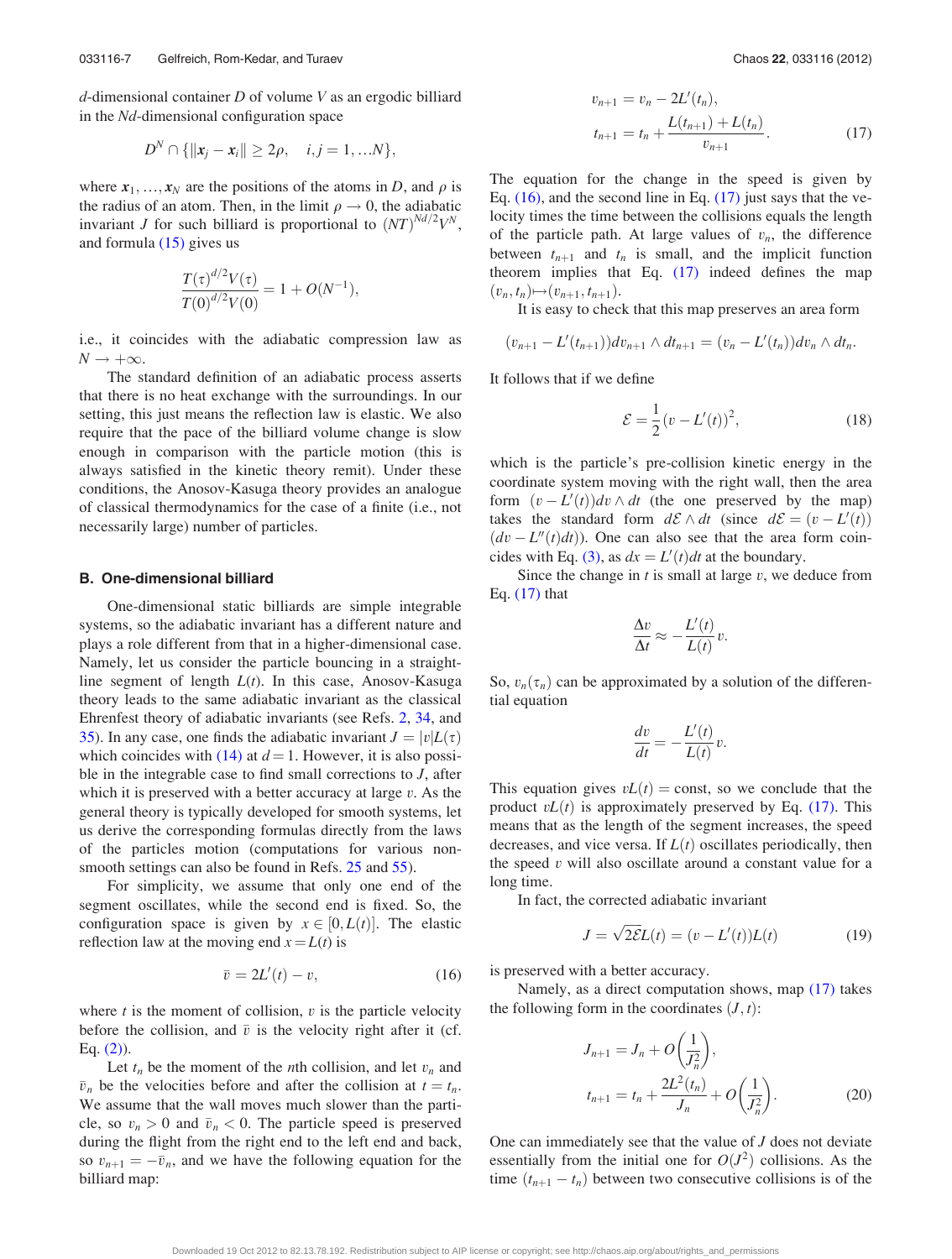order  $\frac{1}{J}$ , it follows that *J* is approximately preserved on time intervals of the order  $J$ . For uniformly bounded  $L$  and  $L'$ , this means that the particle speed  $v = \frac{J}{L(t)} + L'(t)$  stays at a bounded distance from its (sufficiently large) initial value for time intervals of the order v.

When  $L(t)$  is periodic in time and sufficiently smooth, KAM-theory guarantees that  $v$  stays close to its initial value forever<sup>[47](#page--1-0)</sup> (for all sufficiently large initial values). Indeed, by Eq.  $(20)$ , the values of J and t after the kth collision are  $O(\frac{k}{J^2})$ -close (uniformly for all  $k \ll J^2$ ) to the time-k shift by the differential equation

$$
\dot{J} = 0, \quad \dot{\tau} = \frac{2L^2(\tau)}{J}.
$$
 (21)

The curves  $J =$ const are invariant with respect to this equation. The motion on the invariant curve is a rotation with the average frequency  $\omega(J) = \frac{2}{T}$  $\int_0^T L^2(\tau) d\tau$ , where T is the period of the wall oscillations. Since  $\omega'(J) \neq 0$ , and since both the map  $(20)$  and its approximation  $(21)$  preserve the same area form  $d\mathcal{E} \wedge dt$  (where  $\mathcal{E} = \frac{J^2}{2L^2}$ , see Eq. [\(19\)](#page--1-0)), the KAM theorem implies that the majority of these invariant curves persist for the map  $(20)$  at large J (just the shape of the curves may change slightly). An initial point between any two such curves will never leave the region between them, so the value of  $J_n - J_0$  stays bounded for all *n* in this case.

Summarizing, in the one-dimensional billiard with periodically and smoothly oscillating boundary, the deviation of the energy of a sufficiently fast moving particle from its initial value stays bounded for all times  $\tau \in (-\infty, +\infty)$ . The reason is the existence of the adiabatic invariant  $J$  given by Eq. [\(19\)](#page--1-0) in combination with KAM theory. The oscillations of the particle speed are governed by the law

$$
J(t) = vL(t) \approx \text{const},\tag{22}
$$

or, more accurately,

$$
v = \frac{J_0}{L(t)} + u(t) + O\left(\frac{1}{J_0}\right), \quad J_0 = \text{const}, \tag{23}
$$

where  $u(t) = L'(t)$  is the velocity of the oscillating wall. Thus, for the corrected adiabatic invariant, we have proved the following refinement of Proposition 1: for all initial conditions with sufficiently high initial energy

$$
\log \frac{J(t)}{J(0)} = \frac{u(t)}{J(0)} + O(J^{-2}(0)).
$$

#### C. Adiabatic theory for billiards on the plane

For the two-dimensional case, the Anosov-Kasuga adiabatic invariant is  $J = EV(t)$ , where V is the billiard area. Let us give the derivation of this fact which does not rely on the general Hamiltonian formalism, and which is similar to the derivation of the ideal gas laws in kinetic theory. At a time  $t$ , the particle hits the boundary of the billiard at a point  $x$  at an angle  $\varphi$  to the inward pointing normal to the boundary. The particle energy at the moment of collision is  $E$ , so the speed particle energy at the moment of collision is *E*, so the speed<br>is  $v = \sqrt{2E}$ , and the velocity of the boundary is  $u(x; t)$  (the boundary velocity is normal to the boundary; we assume that positive u correspond to the boundary moving outwards). We assume  $v \gg |u|$ . Note that the normal component of the particle velocity can still be smaller than  $|u|$  for trajectories nearly tangent to the boundary. Then, an inwards moving particle may collide with the boundary. This event corresponds to  $|\varphi| > \frac{\pi}{2}$ , which is impossible in a static billiard where the angle of incidence is always smaller than  $\frac{\pi}{2}$ . As the nearly tangent initial conditions occupy a small portion of the phase space and, with the speed growing, this portion becomes smaller and smaller, we simply exclude such trajectories from the consideration. Anyway, near the tangent trajectories, we do not have a reason to believe in the validity of the Anosov-Kasuga averaging. So we further assume  $|\varphi| < \frac{\pi}{2}$ .

Denote by  $(\bar{v}_{\perp}, \bar{v}_{\parallel})$  the particle post-collision velocity, with  $\bar{v}_{\perp}$  and  $\bar{v}_{\parallel}$  being its normal and tangent to the boundary components, respectively. The reflection law is

$$
\bar{v}_{\parallel} = v \sin \varphi, \quad \bar{v}_{\perp} = 2u - v \cos \varphi. \tag{24}
$$

This gives

$$
\bar{E} = E - 2u\sqrt{2E}\cos\varphi + 2u^2,
$$
 (25)

where  $\bar{E} = \frac{1}{2} (\bar{v}_{\parallel}^2 + \bar{v}_{\perp}^2)$  is the particle energy after the collision. If the next collision to the boundary happens at the time moment  $\bar{t}$  at a point  $\bar{x}$  with the incidence angle  $\bar{\varphi}$ , then

$$
\bar{t} = \tau + \frac{\|\bar{x} - x\|}{\bar{v}}.\tag{26}
$$

If  $v \gg u$  and the incidence angle  $\varphi$  is bounded away from  $\pm \frac{\pi}{2}$ , Eq. [\(24\)](#page--1-0) implies that the reflection angle  $\psi$  is  $O(v^{-1})$ close to  $-\varphi$ , which corresponds to a static billiard. Thus, we may write

$$
(\bar{x}, \bar{\varphi}) = B_t(x, \varphi) + O\left(\frac{1}{v}\right),\tag{27}
$$

where  $B_t$  is the static billiard map frozen at time t. Namely, we take the billiard table at the moment  $t$  and issue a ray from the point x in the direction which makes the angle  $-\varphi$ with the inward pointing normal to the boundary. Then the x-component of  $B_t(x, \varphi)$  is the point where this ray intersects the boundary again (we do not move the boundary now). The  $\varphi$ -component of  $B_t(x, \varphi)$  is the incidence angle at this point, and we also denote by  $L(x, \psi; t)$  the length of the segment between  $x$  and this point.

Note that formula  $(27)$  is true only provided the orbit is not nearly tangent at  $\bar{x}$ , i.e., we also assume  $\bar{\varphi}$  is bounded away from  $\pm \frac{\pi}{2}$  (otherwise a small change in the direction of the outgoing ray could lead to the trajectory missing the collision near  $\bar{x}$ ). By Eq. [\(27\)](#page--1-0)

$$
\|\bar{x} - x\| = L(x, -\varphi; t) + O\left(\frac{1}{v}\right).
$$

Now, from Eqs.  $(25)$  and  $(26)$ , we find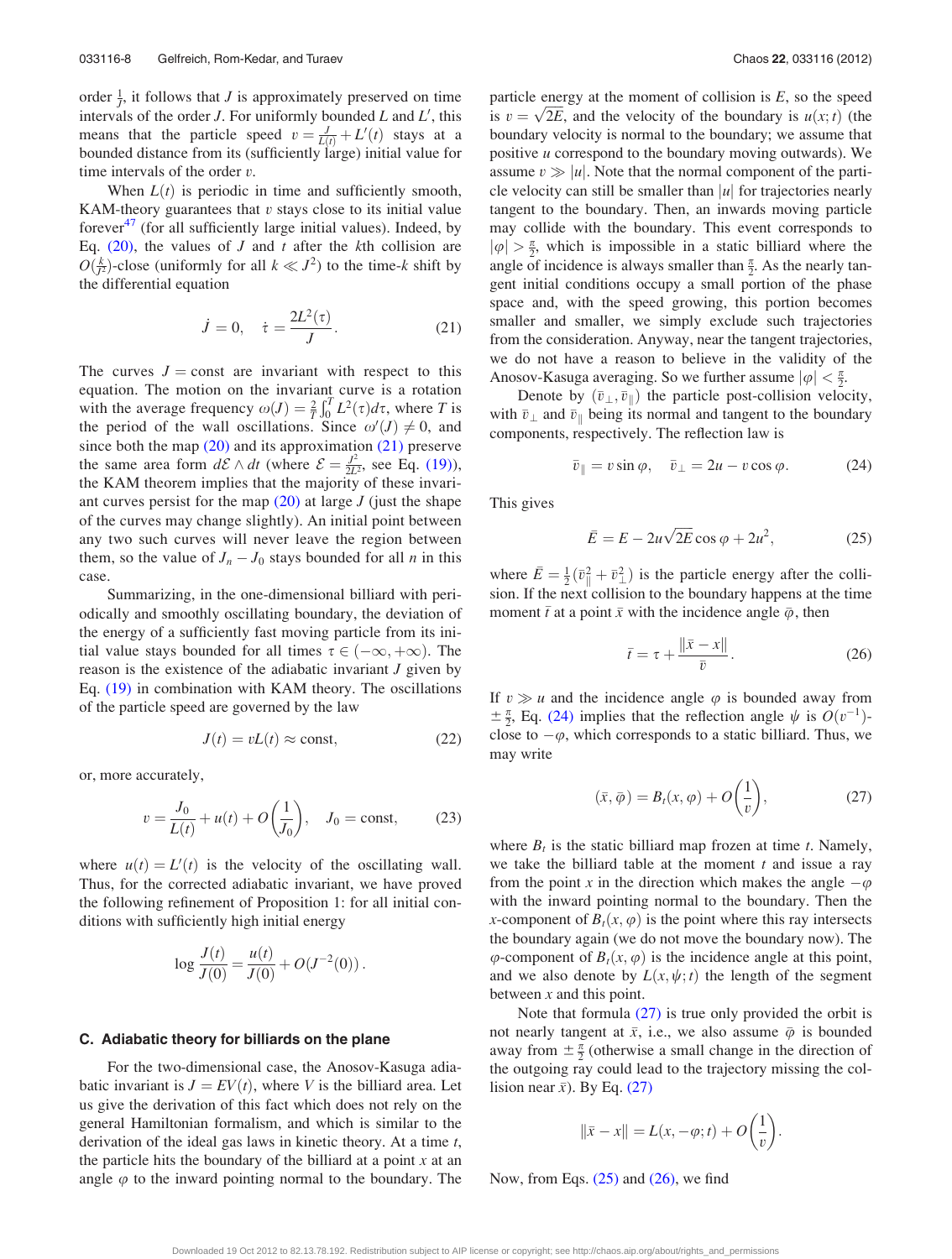$$
\log \bar{E} = \log E - \frac{4u(x;t)\cos\varphi}{v} + O\left(\frac{1}{v^2}\right),
$$

$$
\bar{t} = t + \frac{L(x, -\varphi; t)}{v} + O\left(\frac{1}{v^2}\right).
$$
(28)

This formula and Eq. [\(27\)](#page--1-0) together provide an approximation for the non-autonomous billiard map at high velocities. Indeed, these equations provide information about positions, times, and velocities at consecutive collisions of the particle with the billiard boundary.

Now we assume that at every  $t$ , the frozen billiard is ergodic. Namely, at every t the billiard map  $B_t$  is known to preserve the measure cos  $\varphi dx d\varphi$ , where dx is the infinitesimal length element of the billiard's boundary, and we assume that  $B_t$  is ergodic with respect to this measure for all t. Since in the limit  $v \rightarrow +\infty$  the map [\(28\)](#page--1-0) converges to the identity and the map  $(27)$  is ergodic, we may apply the Anosov aver-aging theory<sup>[1](#page--1-0)</sup> to the systems  $(27)$  and  $(28)$  at large v. Namely, by this theory, we can average the right-hand side of Eq. [\(28\)](#page--1-0) over  $(x, \varphi)$  with respect to the measure  $\cos \varphi \, dx \, d\varphi$ , and then expect that the iterations of Eq. [\(28\)](#page--1-0) will stay close to the iterations of the averaged map (except for a small measure set of initial conditions in the  $(x, \varphi)$ space) for any finite interval of the slow time  $\tau$  (i.e., for  $O(v)$ iterations), provided  $v$  is large enough.

Let us write down the averaged system. We must compute

$$
\int u(x;t)\cos^2\varphi dx d\varphi \quad \text{and} \quad \int L(x,-\varphi;t)\cos\varphi dx d\varphi,
$$

where integrals are taken for  $\varphi \in \left(-\frac{\pi}{2}, \frac{\pi}{2}\right)$  and for x in the boundary of the billiard table frozen at the time  $t$ . As  $u$  is the normal velocity of the boundary of the billiard, it is obvious that

$$
\int u(x;\tau)dx = \frac{dV}{dt},
$$

where  $V(t)$  is the billiard's area. Note also that  $L(x, \varphi)$  cos  $\varphi dx$  is the area element of the parallelogram with the sides L and dx. For each fixed  $\varphi$  the union of these parallelograms covers the billiard table, their interiors do not intersect, and when  $x$  runs through the entire billiard's boundary, each parallelogram is counted exactly twice (each segment  $L$  has two ends). Thus,

$$
\int L(x, -\varphi; t) \cos \varphi dx = 2V(t).
$$

So, the averaged map [\(28\)](#page--1-0) is given by

$$
\log \bar{E} = \log E - \frac{\pi V'(t)}{\ell v} + O\left(\frac{1}{v^2}\right),
$$

$$
\bar{t} = t + \frac{\pi V(t)}{\ell v} + O\left(\frac{1}{v^2}\right),
$$
(29)

where  $\ell$  is the length of the billiard's boundary (when performing the averaging, we divide the integrals to the total volume of the  $(x, \varphi)$  phase space, i.e., to  $\iint \cos \varphi dx d\varphi = 2\ell$ . Note that

$$
\log \bar{E} + \log V(\bar{t}) = \log E + \log V(t) + O\left(\frac{1}{v^2}\right)
$$

by virtue of Eq. [\(29\)](#page--1-0). Since  $J = EV(t)$ , then

$$
\log \bar{J} = \log J + O\left(\frac{1}{v^2}\right),\tag{30}
$$

which is equivalent to  $\bar{J} = J + O(1)$ .

For  $O(v)$  iterations of this map (i.e., for a finite interval of time t), the total change in  $log J$  is small. So, by the reasoning given above, in an ergodic billiard with slowly oscillating boundary the particle energy changes in such a way that on finite intervals of the time the value of  $log(EV(t))$ stays nearly constant for the majority of initial conditions. This means that the relative change in the value of the adiabatic invariant  $J = E(t)V(t)$  is small, i.e.,  $E(t)V(t)/$  $(E(0)V(0))$  stays nearly constant on any finite intervals of t provided  $E(0)$  is large enough.

Formula [\(30\)](#page--1-0) can be obtained in a similar way for any dimension d. Recall however that the derivation here is only formal: the Anosov theory is proven for smooth dynamical systems, while the billiard maps we consider here are, typically, non-smooth due to singularities which appear in the map near tangent trajectories or near trajectories hitting the billiard corners and due to chattering. Therefore, the question of the rigorous derivation of the boundedness of  $E/E_0$  on finite time intervals remains open.

# IV. STATISTICAL MODEL FOR THE ACCELERATION IN THE ERGODIC CASE

In the case when the frozen billiard remains ergodic for all frozen time, adiabatic theory described in Sec. [III](#page--1-0) predicts that for the majority of initial conditions the Fermi acceleration is relatively slow (if present at all). If additionally the frozen billiard is chaotic, e.g., mixing, it is natural to ask if it is possible to derive a probabilistic model for the Fermi acceleration (see, e.g., Refs. [5](#page--1-0), [12](#page--1-0), [18](#page--1-0), [29](#page--1-0), and [55](#page--1-0)).

In a derivation and analysis of such models, it is necessary to take into account that, when the particle energy is low enough and its velocity is of the same order as the velocity of the billiard wall, the system loses its slow-fast structure, and all types of complications known for Hamiltonian dynamical systems with several degrees of freedom emerge. In particular, the system may have sticky elliptic islands which would change the statistical behavior of the low energy trajectories in an unpredictable way. Therefore, the stochastic model we propose here can be valid only under the condition that the energy stays larger than a certain fixed value  $\hat{E}$ . In other words, one should take the initial energy value  $E_0$  so large that the probability of the trajectory to get (on the time interval under consideration) to the energy values under the threshold  $E$  is sufficiently small.

When the particle's speed is large,  $v \gg u$ , the change in when the particle s speed is large,  $v \gg u$ , the change in<br>the energy E at a collision is  $\sim \sqrt{E}$  and the time interval the energy E at a comstant is  $\sim \sqrt{E}$  and the time interval between two consecutive collisions is of the order of  $1/\sqrt{E}$ .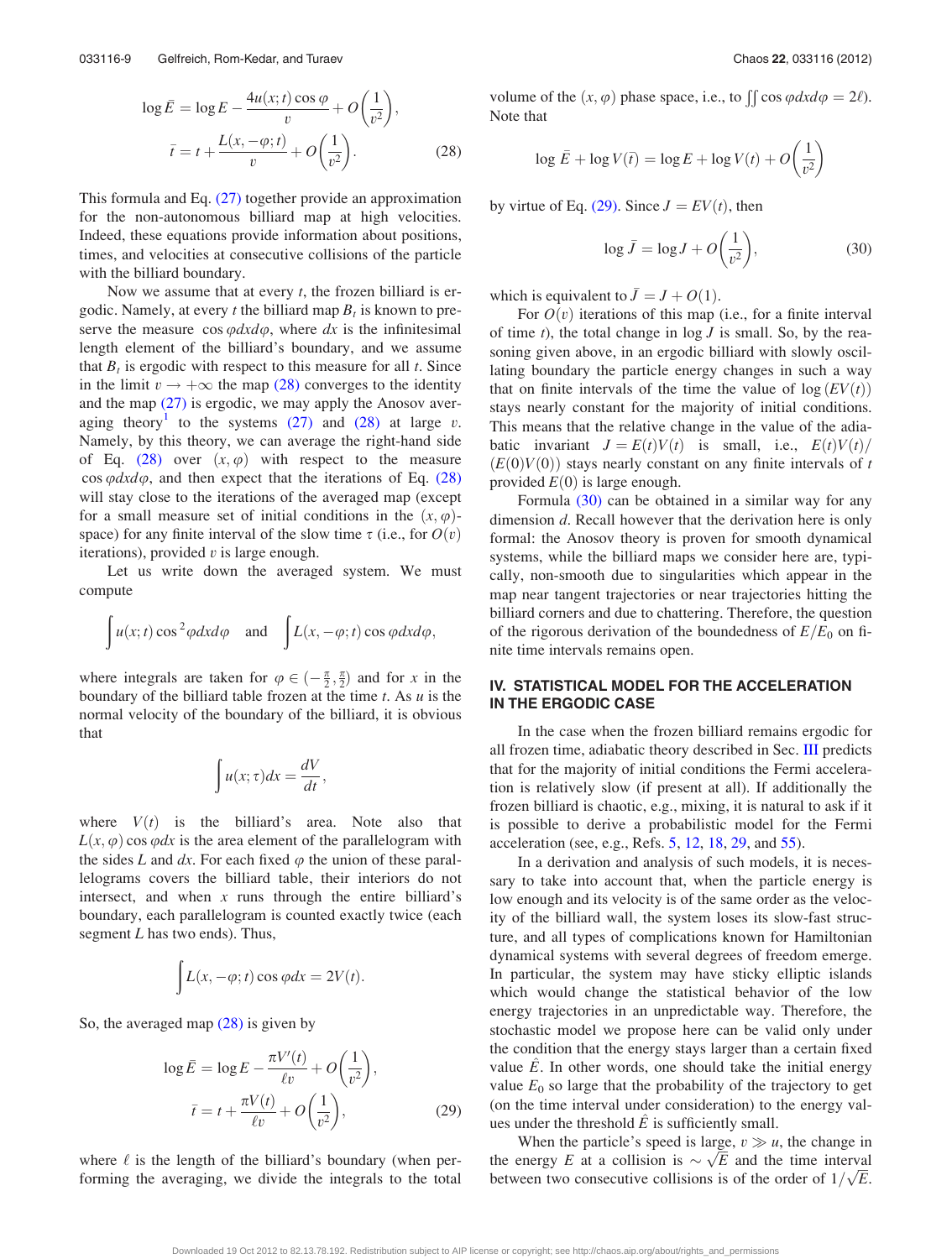Letting  $t_n$  and  $E_n$  be, respectively, the time of the *n*th collision and the post-collision kinetic energy, we can write

$$
\frac{E_{n+1} - E_n}{t_{n+1} - t_n} = E_n \xi_n.
$$

We can consider this equation as a definition of a bounded sequence  $\xi_n$ , which can be interpreted as a realization of a random variable whose distribution may depend on  $E_n$  and  $t_n$ . Since the intervals  $t_{n+1} - t_n$  are small (of the order of  $\frac{1}{\sqrt{E}}$ ), we may compare this equation with a stochastic ordinary differential equation of the form

$$
dE = E\xi(t)dt,
$$

where  $\xi(t)$  is a bounded random function (a realization of a random process).

It is clear that in a breathing billiard, the changes in the energy are correlated over a large number of collisions  $(\sim 1/\sqrt{E})$  as the adiabatic theory predicts that the particle will mostly accelerate when the billiard volume decreases and decelerate when the volume increases. On the other hand, in a chaotic frozen billiard, correlations between consecutive collisions decay fast. Thus, while energy changes in consecutive collisions with the moving wall exhibit the common trend, the fluctuations from this trend can be assumed non-correlated. We try to eliminate the trend by considering the evolution of the adiabatic invariant  $I = J^{2/d} = EV(t)^{2/d}$ instead of the energy. We have

$$
d\log I = \eta(t)dt,\tag{31}
$$

where  $\eta(t) = \xi(t) + \frac{2}{d}$  $\frac{V'(t)}{V(t)}$ . The approximate preservation of  $\log I$  means that  $\mathbb{E}(\eta)$  tends to zero as *I* grows. Since the natural small parameter here is  $(v/u)^{-1} \sim I^{-1/2}$ , we estimate

$$
\mathbb{E}(\eta) \sim I^{-1/2} \tag{32}
$$

in agreement with Eqs. [\(29\)](#page--1-0) and [\(30\).](#page--1-0)

Let us now scale I and t as follows:  $I = E_0 w^4$  and Let us now scale T and T as follows.  $I = E_0 w$  and<br>  $t = \tau \sqrt{E_0}$ , where  $E_0 \sim v_0^2$  is the initial value of energy (note that  $w \sim \sqrt{v/v_0}$ . Equation [\(31\)](#page--1-0) transforms into

$$
\frac{dw}{d\tau} = w \frac{\sqrt{E_0}}{4} \eta(\tau \sqrt{E_0}).
$$
\n(33)

Note that in the new variables, the expected value of the right-hand side is  $\sim \frac{1}{w}$ , and the interval of the decay of correlations is  $\sim \frac{M}{E_0 w^2}$ , where *M* is the number of collisions sufficient to neglect the correlations in the frozen billiard. We assume that  $E_0$  is sufficiently large. Since we have a fast oscillating random function in the right-hand side, we may replace it by its average plus white noise. The power of the white noise must be taken equal to the integral of the correlation function. The correlation function has amplitude  $\sim w^2 E_0$  and the support of size  $\sim \frac{1}{E_0 w^2}$ , so the power of the white-noise should be a constant (independent of  $w$ ), which we denote as  $\sigma^2$ . We put the average of the right-hand side to be equal to  $aw^{-1}$  with a constant a. This gives us the following stochastic differential equation:

$$
dw = -\frac{a}{w}d\tau + \sigma dB_{\tau},\tag{34}
$$

where  $B$  is the standard Wiener process.

Note that Eq. [\(34\)](#page--1-0) should be valid for the increments of time  $\tau$  larger than the interval of the decay of correlations, i.e., for  $\Delta \tau \gtrsim \frac{1}{E_0}$ . This corresponds to small increments of the non-rescaled time t of order of  $\frac{1}{\sqrt{E_0}}$ .

By assuming that the change of billiard shape is periodic in t, we obtain that the coefficients a and  $\sigma$  are periodic in t, which means they are fast-oscillating functions of  $\tau$ . We therefore replace  $a$  and  $\sigma$  by their averages over  $t$ , i.e., we assume them to be  $\tau$ -independent constants. In this way, we effectively perform here an averaging over the billiard oscillations, so  $w(\tau)$  in Eq. [\(34\)](#page--1-0) becomes, up to a constant factor, the value of the square root of the particle speed, averaged over the oscillation period.

Now, in order to evaluate the coefficient  $a$ , we use the idea proposed to us by Dolgopyat (see also Refs. [12,](#page--1-0) [16](#page--1-0), and [17](#page--1-0)). The evolution of the probability density  $\rho$  for the random variable  $w(\tau)$  defined by Eq. [\(34\)](#page--1-0) is given by the Kolmogorov-Fokker-Planck (KFP) equation

$$
\frac{\partial \rho}{\partial \tau} = \frac{\partial}{\partial w} \left( -\frac{a}{w} \rho + \frac{\sigma^2}{2} \frac{\partial \rho}{\partial w} \right).
$$

Since the total phase volume is preserved, it follows that the probability density  $\rho(w) = w^{2d-1}$  is stationary (indeed, the phase space volume below the energy  $E \sim w^4$  is of the order  $E^{d/2} \sim w^{2d}$ , so the portion of the phase space volume corresponding to the interval  $[w, w + dw]$  is  $\sim w^{2d-1}dw$ ). In other words, the volume preservation property implies that the right-hand side of the KFP-equation vanishes for  $\rho = w^{2d-1}$ , which gives

$$
a = \left(d - \frac{1}{2}\right)\sigma^2. \tag{35}
$$

So, the KFP-equation is

$$
\frac{\partial \rho}{\partial \tau} = \frac{\sigma^2}{2} \frac{\partial}{\partial w} \left( -(2d - 1) \frac{\rho}{w} + \frac{\partial \rho}{\partial w} \right).
$$
 (36)

The stochastic differential equation [\(34\)](#page--1-0) becomes

$$
dw = \sigma^2 \frac{2d-1}{2} \frac{d\tau}{w} + \sigma d\tau, \qquad (37)
$$

Note that we can always make an additional scaling of time such that  $\sigma$  would become equal to any given constant. By making the coordinate transformation  $E = w^4 E_0$ , we obtain the stochastic differential equation (in Stratonovich form) for the evolution of the energy

$$
dE = \frac{2d - 1}{8} \sqrt{E} dt + E^{3/4} \circ dB_t, \tag{38}
$$

where we scale time to make the coefficient in front of  $E^{3/4}$ to be equal to 1. In Ito form, this equation is recast as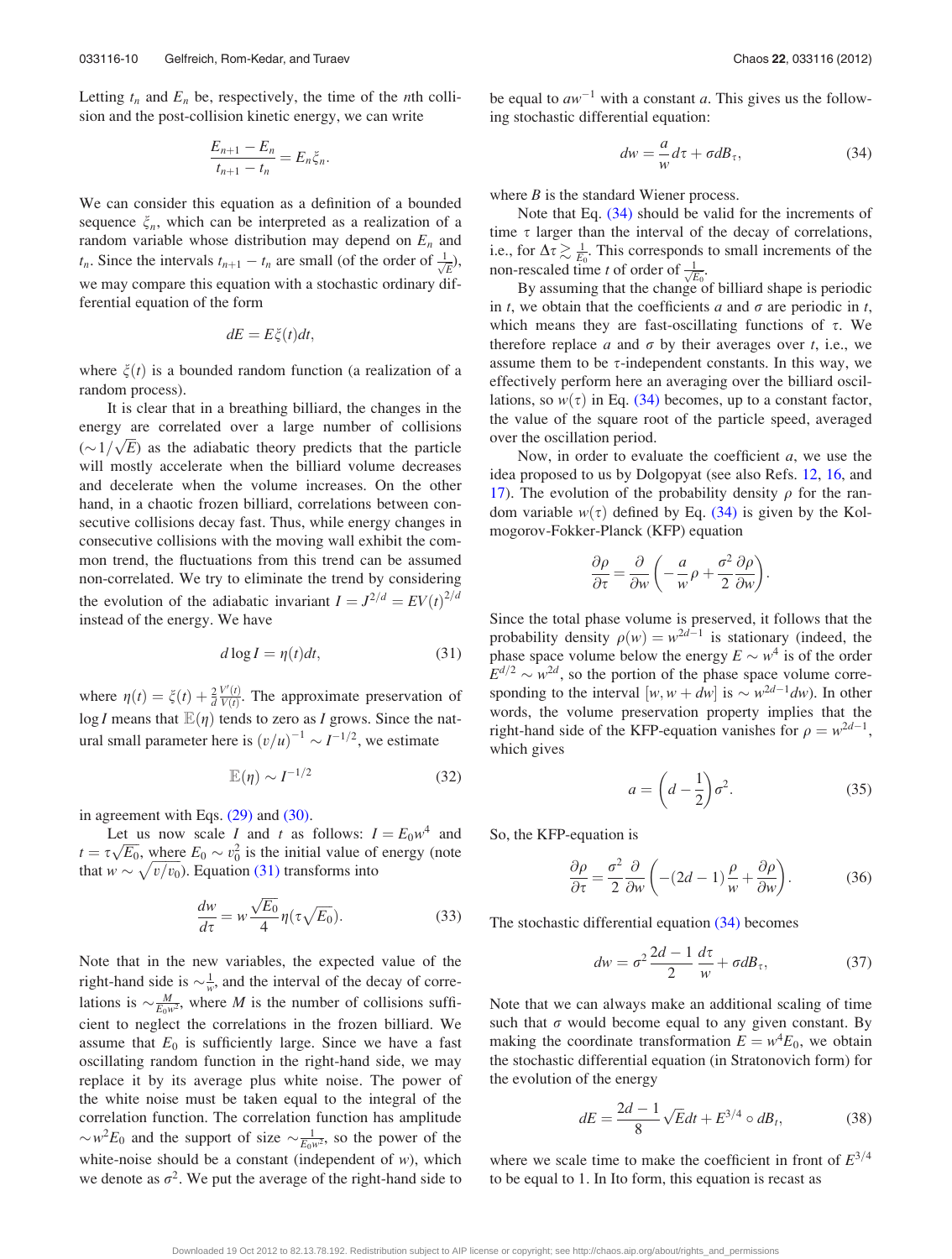$$
dE = \frac{d+1}{4} \sqrt{E} dt + E^{3/4} dB_t.
$$
 (39)

We stress again that the proposed stochastic differential equations are meant to describe only the evolution of energy averaged over the oscillation period, so the coefficients are time-independent. Note also that they give a more accurate description of the energy change then, e.g., the model of Ref.  $29$  (which corresponds to our coefficient *a* taken to be zero).

As we mentioned, the above computations can be valid only until the particle energy stays above a certain threshold  $\hat{E}$ . In the rescaled variables, this means that  $w(\tau)$  must stay above  $\sqrt[4]{\hat{E}}/E_0$ . The stochastic process described by Eq. [\(37\)](#page--1-0) (Bessel process in dimension  $2d$ ) is known to be transient at  $d > 1$ , which means here that the probability of the particle starting at  $w = 1$  to ever get below  $\sqrt[4]{\hat{E}}/E_0$  tends to zero as  $E_0 \rightarrow +\infty$  (the probability is  $\sim E_0^{-(d-1)/2}$ ). Therefore, we conclude that the stochastic description provided by Eq. [\(37\)](#page--1-0) can be valid for most of trajectories if  $E_0$  is large enough.

The expected value of the (rescaled) energy is given by

$$
\bar{E}(\tau) = \int w^4 \rho(w, \tau) dw.
$$

Integrating Eq.  $(36)$  by parts, we find

$$
\frac{d\bar{E}}{d\tau} = 4\sigma^2(d+1)\bar{v}(\tau),
$$

where  $\bar{v}(\tau) = \int \rho(w, \tau) w^2 dw$  is the expectation of the particle where  $v(t) = \int p(w, t)w dw$  is the expectation of the particle<br>speed (rescaled to its initial value  $v_0 = \sqrt{2E_0}$ ). From Eq. [\(36\)](#page--1-0) again, we have

$$
\frac{d\bar{v}}{d\tau} = 2\sigma^2 d \int \rho(w,\tau) dw = 2\sigma^2 d
$$

(since  $\rho$  is a probability density, its integral equals to 1). Thus,

$$
\bar{v} = 1 + (2\sigma^2 d)\tau
$$
,  $\bar{E} = 1 + 4\sigma^2 (d+1)\tau + 4\sigma^4 d(d+1)\tau^2$ .

Returning to the non-scaled energy and time, we find

$$
\bar{v} = v_0 + ct, \quad \bar{E} = (1 + 1/d) \frac{\bar{v}^2}{2} - \frac{v_0^2}{2d},
$$
\n(40)

where

$$
c = 2\sqrt{2}\sigma^2 d. \tag{41}
$$

Note that this formula gives us also the standard deviation for the particle speed distribution

$$
s_v = \sqrt{2\bar{E} - \bar{v}^2} = \sqrt{\frac{\bar{v}^2 - v_0^2}{d}} < \frac{1}{\sqrt{d}}\bar{v}.
$$

As  $s_v(t) \sim \overline{v}$ , it follows that for an *N*-particle ensemble the statistical average speed  $\langle v \rangle_N$  should follow the law:

$$
\log\left(\langle v \rangle_N - v_0\right) - \log t \approx \log c,\tag{42}
$$

with the same accuracy  $\sim N^{-1/2}$  for all times. Similar conclusion

$$
\log (\langle E \rangle_N - E_0)
$$
  
\n
$$
\approx \begin{cases}\n2 \log ct + \log \left( \frac{1 + \frac{1}{d}}{2} \right), & \text{for } \geq t^*, \\
\log ct + \log \left( \frac{2(1 + \frac{1}{d})v_0}{2} \right), & \text{for } t \leq t^*,\n\end{cases}
$$
\n(43)

where  $t^* = \frac{2v_0}{c(1+1/d)}$ , can be derived for the ensemble average of the energy. We recall that the particle energy undergoes large oscillations during one period of the boundary motion, according to the law  $I = EV(t)^{2/d} \approx const.$  The above relations are valid only for speed or energy averaged over the period. A practical way to remove the oscillations is to record the value of particle energy once per period, exactly at the same value of the boundary oscillation phase.

In order to verify the stochastic differential equation  $(37)$ , we recall that one period T of the boundary oscillation corresponds to the small interval  $\Delta \tau = T/\sqrt{E_0}$  of the rescaled time. This interval is still much larger than the decay of correlation time ( $\sim E_0^{-1}$ ) for the right-hand side of Eq. [\(33\)](#page--1-0), so the stochastic description [\(37\)](#page--1-0) should be valid on this interval. Integrating Eq. [\(37\)](#page--1-0) on the interval  $\Delta \tau$  with the initial condition  $w = 1$  gives us

$$
\Delta w = \sigma^2 \frac{2d-1}{2} \Delta \tau + \sigma \mathcal{N}(0,1) \sqrt{\Delta \tau},
$$

where  $\mathcal{N}(0, 1)$  is the standard Gaussian distribution. Returning to the non-rescaled energy and time, we obtain that at sufficiently large initial energies the change in  $E^{1/4}$  for one period has the Gaussian distribution

$$
\sqrt[4]{E(T)} - \sqrt[4]{E(0)} = \mathcal{N}(\mu, D),\tag{44}
$$

with the variance, and mean are given, respectively, by

$$
D = \sigma^2 T, \quad \mu = \left(d - \frac{1}{2}\right) \frac{\sigma^2 T}{\sqrt[4]{E_0}}.
$$

One can rewrite these relations as

$$
\mu = \left(d - \frac{1}{2}\right) \frac{D}{\sqrt[4]{E_0}}, \quad D = \frac{cT}{2\sqrt{2}d},\tag{45}
$$

where  $c$  is the growth rate of the mean particle speed (see Eqs. [\(40\)](#page--1-0) and [\(41\)\)](#page--1-0).

In order to test the theory, we conducted a numerical experiment with the "Bunimovich ice-cream" (slanted stadium) billiard. The billiard shape is sketched on Figure [1](#page--1-0). In our experiments, the bottom line oscillates periodically with period  $T = 1$ . We have generated  $2.5 \times 10^5$  random initial conditions for a fixed value of  $E_0$  and evaluated the energy after one period of oscillation of the billiard. The histograms on Figure [1](#page--1-0) illustrate the distribution of  $E^{1/4} - E_0^{1/4}$  with  $E_0 = 10^5$  and 10<sup>9</sup>, respectively. It is clearly seen that the histograms shapes are apparently close to the normal distribution and, in spite of the  $10<sup>4</sup>$  fold increase in the initial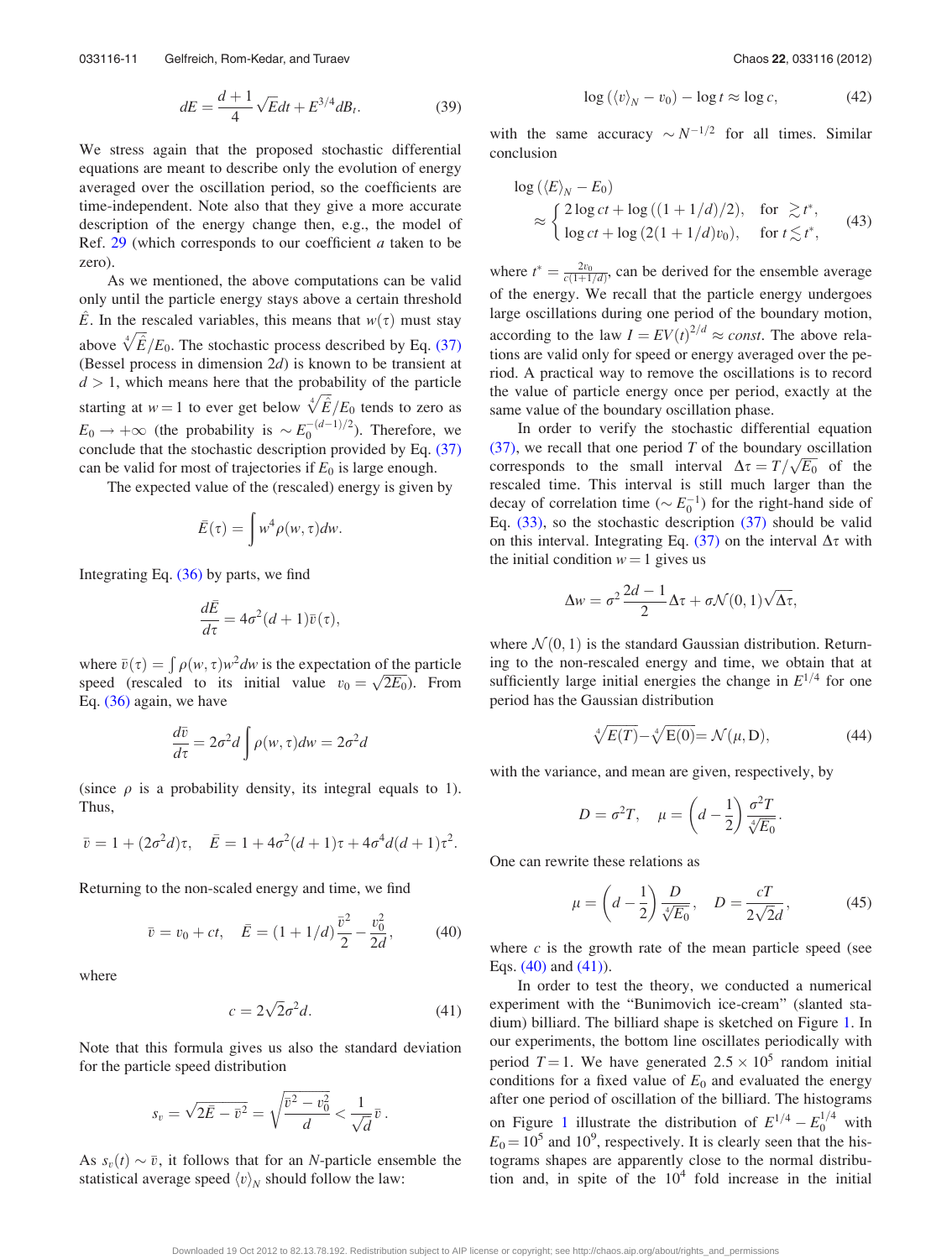

FIG. 1. The histograms illustrate the distribution of the energy for  $2.5 \times 10^5$ random initial conditions after one period of oscillation of the boundary in the "Bunimovich ice-cream" billiard (right) with the oscillating bottom boundary. The trajectories have fixed initial energy  $E_0 = 10^5$  (top) and  $10^9$ (bottom).

energy, the parameters of the distributions do not vary notably. A more quantitative check can be done in the following way: the first of the equations [\(45\)](#page--1-0) implies that  $d = \frac{1}{2}$  $\mu_1 + \mu_2 + \mu_3$  [Eq. | D. | In our experiments, this identity is satisfied with relative error of less than 10%.

We also note that numerical experiments with the stadium do not agree with Eq.  $(44)$ : the standard deviation  $\sqrt{D}$  for the numerically obtained histograms does not stabilize as  $E_0$  grows and scales as log  $E_0$  instead. We explain this by the presence of a family of non-hyperbolic periodic orbits in the stadium, which might impede the decay of correlations. In static billiards logarithmic corrections were observed earlier in Refs. [3](#page--1-0) and [4](#page--1-0). This shows that our main underlying assumption on the independence of the energy increments at consecutive collisions is not always automatically justified for any chaotic billiard and requires a proper amount of hyperbolicity in the billiard phase space.

# V. EXPONENTIALLY ACCELERATING PARTICLES: RIGOROUS RESULTS

In this section, we show that a combination of normal hyperbolicity arguments $^{20,27}$  $^{20,27}$  $^{20,27}$  $^{20,27}$  $^{20,27}$  with one-dimensional adiabatic theory can be used to prove existence of trajectories with unbounded energy in a d-dimensional breathing billiard. The arguments follow Ref. [24](#page--1-0) and rely on the general theory of Ref. [23.](#page--1-0)

Before coming to the acceleration mechanism, we need to explain why one-dimensional adiabatic invariants appear in a higher-dimensional billiard. Suppose that for every  $\tau \in \mathbb{R}$ , the billiard domain  $D(\tau) \subset \mathbb{R}^d$  contains a nondegenerate periodic orbit  $L(\tau)$ . Note that  $L(\tau)$  is a closed path composed of a finite sequence of straight-line segments. Let  $\ell(\tau)$  denote the length of  $L(\tau)$ . Let  $(p, q)$  be, respectively, the momentum and position of the billiard particle. We assume that the particle has a unit mass, which in particular implies that  $|\mathbf{p}| = v = \sqrt{2E}$ .

We note that periodic orbits of the flow of the frozen billiard form two-parameter families: one parameter is the frozen time  $\tau$  and the second one is the energy E, since the particle can go around the polygon L at different speeds. We denote this collection of periodic orbits by  $L(E, \tau)$ . If we had a smooth flow instead of the billiard flow, we would notice that at each fixed  $\tau$  this collection of orbits is a smooth symplectic invariant manifold, the restriction of the frozen system to this manifold would be an integrable Hamiltonian flow, so we would conclude that the action is an adiabatic invariant for the restriction of the full system onto the invariant manifold (due to the normal hyperbolicity, the invariant manifold persists when the parameter  $\tau$  is allowed to change slowly<sup>23</sup>). Although the billiard flow is not smooth, this fact still holds true, as we show below (it is a first step in construction of exponentially accelerating orbits).

The standard definition of the action of a periodic orbit gives

$$
J = \oint_{L(E,\tau)} p \, dq = \sqrt{2E}\ell(\tau) \,. \tag{46}
$$

The action depends only on the energy  $E$  of the particle and on the parameter  $\tau$ . This definition coincides with the adiabatic invariant for a one-dimensional billiard of volume  $V(\tau) = \ell(\tau)$  defined in Sec. [III](#page--1-0).

The period of the frozen orbit  $L(E, \tau)$  can be expressed in terms of the action

$$
T(E,\tau) = \frac{\ell(\tau)}{v} = \frac{\ell(\tau)}{\sqrt{2E}} = \frac{\partial J}{\partial E}.
$$
 (47)

Suppose the periodic orbit  $L(E, \tau)$  hits the boundary of the frozen billiard at a sequence of points  $z_i(\tau)$ ,  $j = 1, \ldots, m$ . We let  $z_0 = z_m$  and define  $r_j = z_j - z_{j-1}, j = 1, ..., m$ . The vectors  $r_i$  represent the straight-line segments which form the periodic orbit. Let  $n_i$  denote the internal unit normal to the boundary at  $z_i$ . Then the normal velocity of the boundary at the *j*th collision point is given by  $u_i := \dot{z}_i \cdot \mathbf{n}_i$ , where the dot stands for the derivative with respect to  $\tau$ .

Equation [\(46\)](#page--1-0) implies  $J = v \sum_{j=1}^{m} |\mathbf{r}_j|$ , so

$$
\frac{\partial J}{\partial \tau} = v \sum_{j=1}^{m} \frac{\mathbf{r}_j \cdot \dot{\mathbf{r}}_j}{|\mathbf{r}_j|} = v \sum_{j=1}^{m} \frac{\mathbf{r}_j \cdot (\dot{z}_j - \dot{z}_{j-1})}{|\mathbf{r}_j|}.
$$

In this sum each of  $\dot{z}_j$  appears twice, and taking into account the periodicity of the orbit, we can reorder the sum

$$
\frac{\partial J}{\partial \tau} = v \sum_{j=1}^m \left( \frac{\mathbf{r}_j}{|\mathbf{r}_j|} - \frac{\mathbf{r}_{j+1}}{|\mathbf{r}_{j+1}|} \right) \cdot \dot{z}_j \,.
$$

In the frozen billiard, the angle of incidence is equal to the angle of reflection; therefore, the tangent component of the difference cancels while the normal component doubles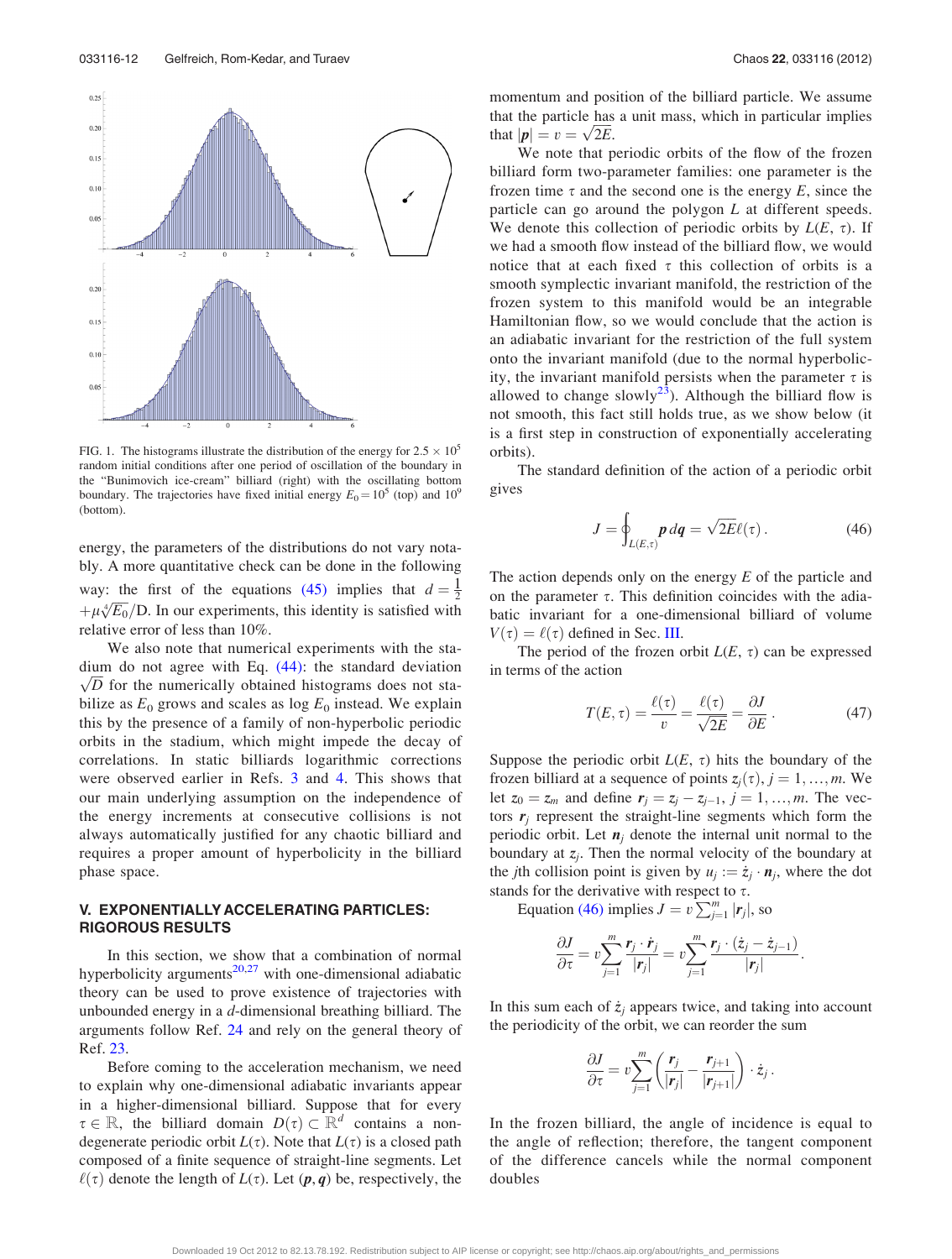$$
\frac{\partial J}{\partial \tau} = 2v \sum_{j=1}^{m} \frac{\mathbf{r}_j \cdot \mathbf{n}_j}{|\mathbf{r}_j|} \mathbf{n}_j \cdot \dot{\mathbf{z}}_j = 2v \sum_{j=1}^{m} u_j \frac{\mathbf{r}_j \cdot \mathbf{n}_j}{|\mathbf{r}_j|} \,. \tag{48}
$$

Up to this moment we have considered the frozen billiard only.

Now suppose that a trajectory of the non-autonomous billiard has initial energy  $E$  and its initial conditions are sufficiently close to  $L(E, \tau)$ . This trajectory stays near a periodic orbit of the frozen billiard for some time. In particular, it hits the boundary near the points  $z_j$ ,  $j = 1, ..., m$ . After making one roundtrip near  $L(E, \tau)$ , the energy of the particle changes

$$
\Delta E := E(\tau + T) - E(\tau) = \sum_{j=1}^{m} \Delta E_j,
$$

where  $\Delta E_i$  is the change of the energy at the collision near  $z_i$ . According to the elastic collision law,

$$
\Delta E_j = 2(-u_j v_j \cdot \mathbf{n}_j + u_j^2), \qquad (49)
$$

where  $v_j$  is the velocity of the particle before the collision. If the boundary velocity is much smaller than  $v$ , and the particle moves very close to the periodic orbit, we can neglect  $u_i$ and replace  $v_i$  by  $vr_i$ . We get

$$
\Delta E \approx -2v \sum_{j=1}^{m} u_j \frac{\mathbf{r}_j \cdot \mathbf{n}_j}{|\mathbf{r}_j|} = -\frac{\partial J}{\partial \tau},
$$
(50)

where we used Eq.  $(48)$  to get the last equality.

The time of this roundtrip is close to the period of the frozen periodic orbit (the length of the trajectories and the energies are approximately the same). Then Eqs. [\(47\)](#page--1-0) and [\(50\)](#page--1-0) imply that in the breathing billiard after one roundtrip near the frozen periodic orbit

$$
\Delta \tau \approx \frac{\partial J}{\partial E}
$$
 and  $\Delta E \approx -\frac{\partial J}{\partial \tau}$ .

Consequently, the energy of the particle closely follows a solution of the differential equation

$$
\dot{h} = -\frac{\partial J}{\partial t} / \frac{\partial J}{\partial E} = -\frac{1}{T} \frac{\partial J}{\partial t} = -2h \frac{\dot{\ell}}{\ell} . \tag{51}
$$

We see that the time derivative of the energy is not small. On the other hand, the full time derivative

$$
\dot{J}(\tau, h(\tau)) = \frac{\partial J}{\partial \tau} + \frac{\partial J}{\partial h} \dot{h}
$$

vanishes along solutions of the differential equations [\(51\)](#page--1-0) due to Eq. [\(47\)](#page--1-0). Therefore, if the particle stays close to  $L(\tau)$ , the action  $J$  is an adiabatic invariant, i.e., the energy of the particle changes in such a way that  $J(h, \tau)$  remains approximately constant during a long period of time.

Equation [\(51\)](#page--1-0) can be easily integrated

$$
h(\tau) = h(0) \frac{\ell^2(0)}{\ell^2(\tau)}.
$$
 (52)

We see that the energy stays bounded unless the length of the periodic orbit vanishes. It is convenient to let  $w = -2\ell/\ell$ , then Eq. [\(51\)](#page--1-0) takes the form

$$
h^{-1}\dot{h} = w(\tau) \,. \tag{53}
$$

We note that if the trajectories on  $L(E, \tau)$  are hyperbolic then the theory of normal hyperbolicity<sup>[20](#page--1-0)</sup> implies that there are trajectories of the non-autonomous billiard which stay near  $L(E, \tau)$  as long as their energy does not drop below certain lower bound.

It is seen from Eq.  $(52)$  that a trajectory, which stays near L, does not accelerate. The possibility of accelerating trajectories depends on the dynamics of the frozen billiard. Suppose the frozen billiard has chaotic dynamics at least in a part of the phase space. In other words, the frozen billiard has a Smale horseshoe. This can be described by the existence of a pair of hyperbolic periodic orbits,  $L_a$  and  $L_b$ , connected by a pair of transversal heteroclinics (there are infinitely many such pairs within the chaotic set, we just choose any two of them). The dynamics near the horseshoe can be described using symbolic dynamics: for any sequence composed of symbols  $a$  and  $b$ , there is a trajectory which switches between  $L_a$  and  $L_b$  following the order prescribed by the sequence.

In Ref. [23](#page--1-0), we used normal hyperbolicity arguments in the spirit of Refs. [53](#page--1-0) and [54](#page--1-0) in order to show that this property is inherited by slowly changing systems, which includes as a special case the billiard map under quite general assumptions on its boundary. We proved that in the presence of the Smale horseshoe, the slow non-autonomous billiard with a fast particle inside has trajectories which switch between two small neighborhoods of  $L_a$  and  $L_b$  in an arbitrary, prescribed in advance order. This freedom can be used to achieve an optimal strategy for the acceleration. Let us study the behavior of a trajectory which stays near  $L_a$  if  $w_a(t) > w_b(t)$  and stays near  $L_b$  otherwise (we assume that the changes of the billiard shape are not very large, so the periodic orbits  $L_a$  and  $L_b$  persist in the frozen billiard for all t). The energy of the particle changes in time approximately as a solution of the differential equation [\(53\)](#page--1-0) with  $w = w_a$  or  $w = w_b$  depending on time t

$$
h^{-1}\dot{h} = W(t) := \max\{w_a(t), w_b(t)\}.
$$

This equation has an obvious solution

$$
h(t) = h(0) \exp \int_0^t W(t) dt.
$$
 (54)

We note that under very general assumptions, these solutions are not bounded. For example, if the oscillation of the boundary is periodic, then  $\ell_a$  and  $\ell_b$  are periodic functions of time. Then,  $w_{a,b}$  are derivatives of periodic functions and therefore have zero mean  $\bar{w}_{a,b} = 0$ . Since *W* is the maximum of two periodic functions with zero mean, its mean  $\overline{W}$  is positive provided  $w_a$  and  $w_b$  do not coincide over the entire period or, equivalently, provided  $\ell_a(t)/\ell_b(t)$  is not constant. Then, we conclude from Eq. [\(54\)](#page--1-0) that the energy of the particle oscillates around the exponentially growing function

Downloaded 19 Oct 2012 to 82.13.78.192. Redistribution subject to AIP license or copyright; see http://chaos.aip.org/about/rights\_and\_permissions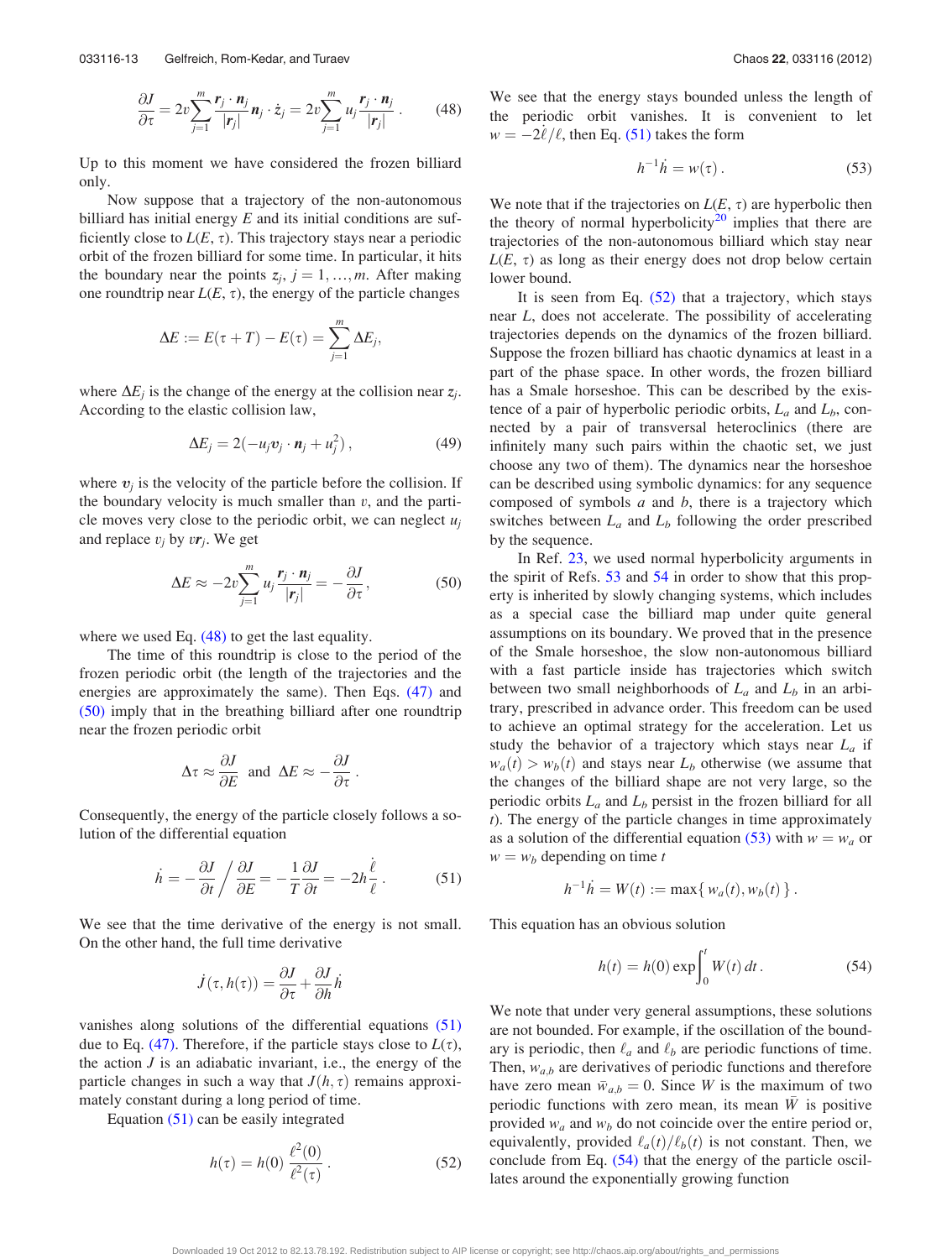$$
h(t) \approx h(0) \exp \bar{W}t. \tag{55}
$$

In the arguments above, the periodicity assumption substantially simplified the analysis. In fact, the periodicity is not an essential part of the argument: the only important things are that the billiard shape is changing (i.e.,  $\ell_a/\ell_b$  varies with time), that the boundary motion is slow, and that the phase space of the frozen billiard retains the Smale horseshoe for all times. Then, both periodic and non-periodic cases can be treated by the proposed method, see the corresponding theory in Refs. [7](#page--1-0) and [23](#page--1-0).

A simple example illustrating the above described acceleration mechanism by switching between two saddle periodic orbits of the frozen billiard is given by the Sinai billiard (a rectangle minus a disc $56$ ). We can also consider a slightly more general billiard obtained after replacing the disc by an ellipse (see Figure [2\)](#page--1-0). The billiard domain is given by

$$
\Bigg\{ |x| \leq W, |y| \leq 1, \left(\frac{x}{R}\right)^2 + \left(\frac{y-\psi(t)}{Q}\right)^2 \geq 1 \Bigg\},\
$$

where  $0 < R < W$ ,  $0 < Q < 1$ , and  $\max_{t} |\psi(t)| + Q < 1$ . The intersection of the symmetry axis  $x = 0$  with the billiard table consists, at every given  $t$ , of two disjoined segments:  $[-1, \psi(t) - Q]$  and  $[\psi(t) + Q, 1]$ , which correspond to two periodic orbits of the frozen billiard. Since the elliptic boundary is dispersive, these periodic orbits are hyperbolic, and the existence of transverse heteroclinics that connect them follows from Ref. [56.](#page--1-0) While the results above imply the existence of exponentially accelerating orbits, numerical experiments show only a slow energy growth (close to be quadratic in time) for randomly chosen initial conditions. However, in the limit  $Q = 0$  where the ellipse is flattened to a straight-line segment and the periodic orbits become non-hyperbolic, this behavior changes drastically. We will provide more details in Sec. VIC.



FIG. 2. Two periodic orbits in the elliptic Sinai billiard.

# VI. EXPONENTIAL ACCELERATORS: MODELS AND MODELS OF MODELS

The construction described in Sec. [V](#page--1-0) leads to a rigorous proof for the existence of trajectories along which the energy growth is exponentially fast in time. If the billiard is ergodic, this behavior must be exceptional as in this case the majority of trajectories should follow the predictions of the Anosov-Kasuga averaging theory and therefore accelerate much slower (see Sec. [IV\)](#page--1-0). The situation may change drastically if the billiard is not ergodic as many trajectories are forced to switch randomly between different adiabatic regimes while the billiard shape changes. It was recently noticed in Ref. [22](#page--1-0) that this phenomenon can lead to exponential acceleration for the majority of particles.

Here, we describe this mechanism first for onedimensional billiards, and then we build a general theory which provides explicit estimates for the energy growth rates. The acceleration is easily observable in numerical experiments and the rates are in good agreement with theoretical predictions. Nevertheless, a mathematically rigorous proof for the validity of the mechanism is still missing.

#### A. One-dimensional billiard with a separating wall

In the Fermi-Ulam model, the particle bounces between two moving walls. Suppose that the walls move periodically with period  $T = 1$ . Let us slightly modify the model by inserting at  $t = t_{\text{in}} < T$  a separating wall. The separating wall also moves until it is deleted at  $t = t_{\rm rm} < T$ . Then the side walls return to their initial position at  $t = T$  and the process repeats periodically. The billiard cycle is sketched in Figure [3.](#page--1-0)

Let us fix the notation. Let  $V(t)$  denote the length of the interval and  $V_1(t)$  denote the length of the interval on the left of the temporary middle wall. Of course,  $V_1(t)$  is meaningful for  $t \text{ (mod } T) \in [t_{\text{in}}, t_{\text{rm}}]$  only. We define

$$
p = \frac{V_1(t_{\text{in}})}{V(t_{\text{in}})} \text{ and } \alpha = \frac{V_1(t_{\text{rm}})}{V(t_{\text{rm}})}
$$

to describe the position of the middle wall at the moment of insertion and removal, respectively.

In this model, the particle is trapped either on the left or on the right from the separating wall. We assume this to be a



FIG. 3. A sketch of the billiard cycle for the one-dimensional billiard with a separation wall.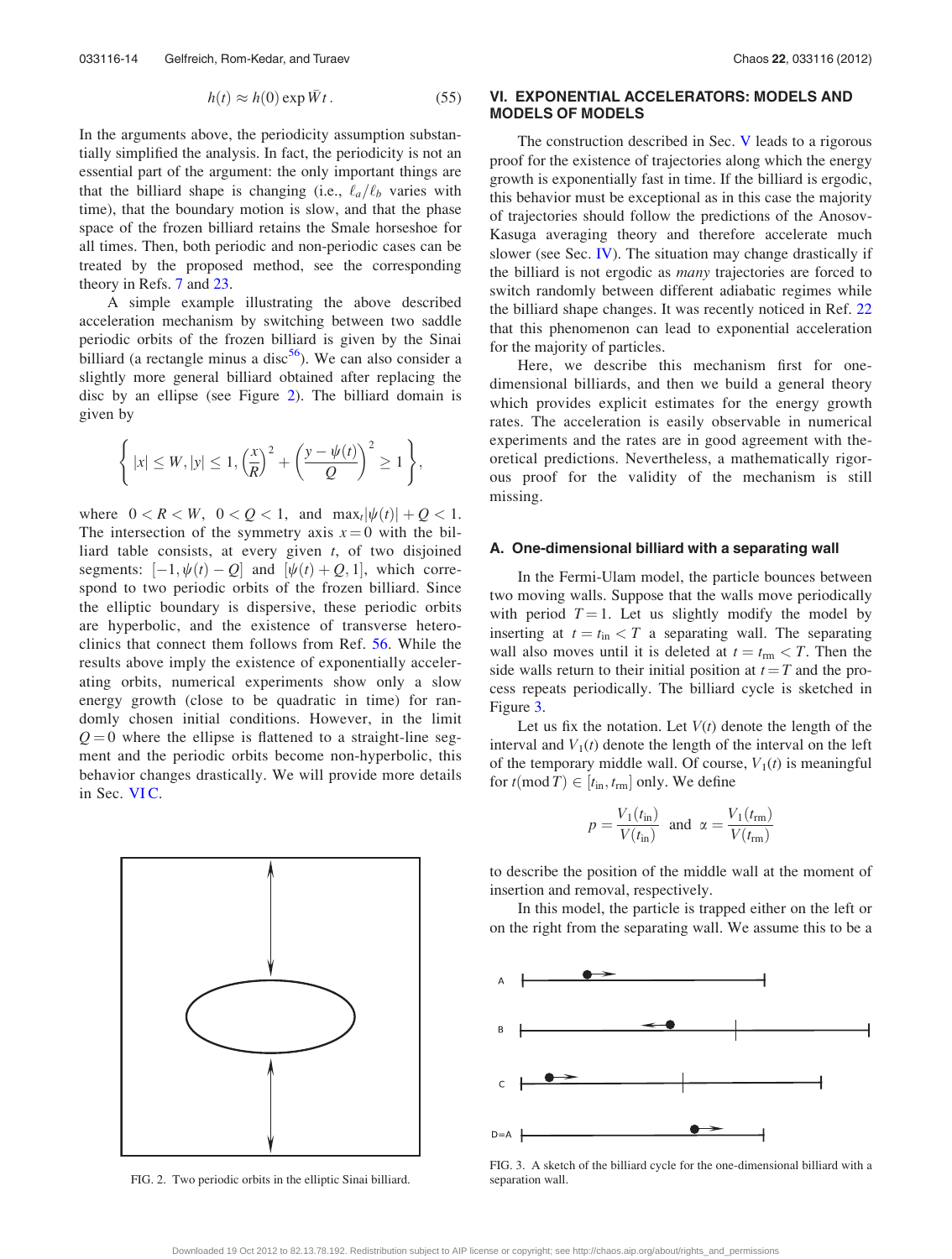random event. The corresponding probabilities are proportional to the length of the intervals, i.e., are equal to  $p$  and  $1 - p$ , respectively. We also suppose that the particle moves according to the adiabatic law. So if it starts with velocity  $v(0)$  at  $t = 0$ , then  $v(t_{\text{in}}) = v(0)V(0)/V(t_{\text{in}})$ . If the particle is trapped on the left of the moving wall, then  $v(t_{\rm rm}) = v(t_{\rm in})V_1(t_{\rm in})/V_1(t_{\rm rm})$  and  $v(T) = v(t_{\rm rm})V(t_{\rm rm})/V(T)$ . So we get

$$
v(T) = \frac{V(t_{\rm rm})V_1(t_{\rm in})}{V(t_{\rm in})V_1(t_{\rm rm})}v(0) = \frac{p}{\alpha}v(0).
$$

In a similar way, we use the adiabatic theory to derive the particle velocity for the particle trapped on the right from the moving wall. We conclude that

$$
\frac{v(T)}{v(0)} = \begin{cases} \frac{p}{\alpha} & \text{with probability } p\\ \frac{1-p}{1-\alpha} & \text{with probability } 1-p. \end{cases}
$$

Then, we can easily find the expectation

$$
\mathbb{E}\left(\frac{v(T)}{v(0)}\right) = \frac{p^2}{\alpha} + \frac{(1-p)^2}{1-\alpha} \ge 1.
$$

Since a quadratic function has only one minimum, the equality is strict provided  $p \neq \alpha$ . This model suggests that after one cycle, the particle velocity is multiplied by a factor larger than one on average. Assuming consecutive cycle to be uncorrelated, we conclude that on average the energy is to grow exponentially with the number of billiard cycles. We analyze the energy growth for a generalization of this model in Sec. [VI B.](#page--1-0)

## B. A model for the energy growth rates

The example from Sec. VIA suggests a probabilistic model for a particle in a billiard which periodically separates into two ergodic components. We postpone discussion of a physical realization for this process and consider the following discrete random process.

We start with some  $E_0 > 0$ . On each step of the process, this variable is multiplied either by a constant with probability p or by another constant with probability  $1 - p$ . The values of the constants are taken to model the adiabatic change of the energy over a full cycle in a d-dimensional billiard. More precisely, we assume that at each step, we have the same probability distribution

$$
\frac{E_1}{E_0} = \begin{cases}\n\left(\frac{p}{\alpha}\right)^{2/d} & \text{with probability } p \\
\left(\frac{1-p}{1-\alpha}\right)^{2/d} & \text{with probability } 1-p.\n\end{cases}
$$
\n(56)

If  $d = 1$ , it coincides with the model from Sec. VIA, except that we are now monitoring the energy instead of the speed.

Let  $E_n$  denote the energy achieved after *n* steps and assume that the steps are independent. It is natural to look at this problem in the logarithmic scale. Indeed, we see that  $log E_n$  follows an asymmetric one-dimensional random walk (if  $p \neq \alpha$ ) with  $\log E_n - \log E_{n-1}$  having probability distributions

$$
\log \frac{E_1}{E_0} = \begin{cases} \frac{2}{d} \log \frac{p}{\alpha} & \text{with probability } p \\ \frac{2}{d} \log \frac{1-p}{1-\alpha} & \text{with probability } 1-p. \end{cases}
$$
(57)

It is easy to see that the left and right displacements are not equal. The random walk is biased to the right for all  $p \neq \alpha$ . Indeed, let  $m_1$  be the expectation of log  $\frac{E_1}{E_0}$ , then

$$
m_1 := \mathbb{E}\left[\log \frac{E_1}{E_0}\right] = \frac{2}{d}\left(p\log\frac{p}{\alpha} + (1-p)\log\frac{1-p}{1-\alpha}\right).
$$
\n(58)

Differentiating with respect to p, we easily find that  $m_1$  has a unique minimum at  $p = \alpha$ . Moreover,  $m_1$  vanishes if  $p = \alpha$ . Consequently, if  $p \neq \alpha$ , the expectation  $m_1 > 0$  and on average  $\log E_n$  grows linearly in *n*.

Thus, the energy itself is an exponent of a biased random walk and therefore grows exponentially. Indeed, since

$$
\frac{1}{n}\log\frac{E_n}{E_0} = \frac{1}{n}\sum_{k=1}^n \log\frac{E_k}{E_{k-1}},
$$

the law of large numbers implies that almost surely the limit  $n \rightarrow \infty$  exists and does not depend on a realization of the random process. So, we can define a single-orbit growth rate by

$$
r_{\rm so} = \lim_{n \to \infty} \frac{1}{n} \log \frac{E_n}{E_0} = m_1 \,. \tag{59}
$$

Then almost surely

$$
\lim_{n\to\infty}e^{-m_1n}E_n=E_0.
$$

When a billiard is described by this energy growth model, most of its trajectories should follow this law. In principle, the validity of this model can be checked by evaluating  $\frac{1}{n}$ log  $\frac{E_n}{E_0}$  for a small selection of billiard trajectories. From the computational point of view this idea is typically not practical. Indeed, the standard deviation for  $\log \frac{E_1}{E_0}$  is given by

$$
\sigma_1 = \frac{2}{d} \sqrt{p(1-p)} \left| \log \frac{p(1-\alpha)}{(1-p)\alpha} \right|.
$$
 (60)

A typical dependence of  $m_1$  and  $\sigma_1$  on p for a fixed  $\alpha$  is shown on Figure [4](#page--1-0). It is clearly seen that for the majority of parameters  $\sigma_1 > m_1$ , and the ratio  $m_1/\sigma_1$  diverges when  $p \rightarrow \alpha$ .

The standard deviation of  $\frac{1}{n} \log \frac{E_n}{E_0}$  is  $\sigma_1/\sqrt{n}$ , and a relatively large number of steps is required to estimate the mean reliably. At the same time, the particle energy grows exponentially and therefore the particle moves faster and faster. Then the number of particle collisions with the boundary per one step grows exponentially (each step corresponds to a full cycle of the billiard shape change). This makes even moderate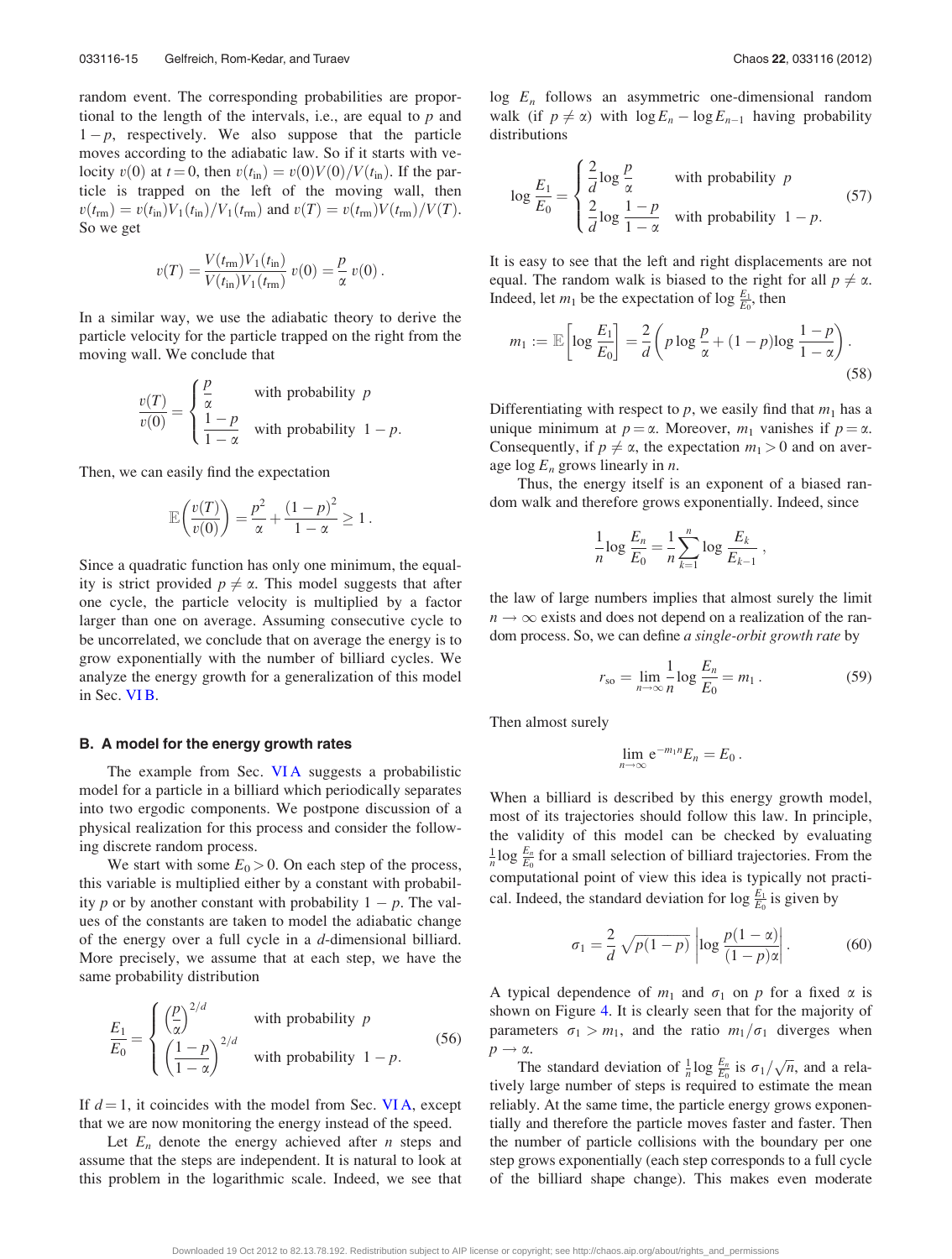

FIG. 4. The expected value [\(58\)](#page--1-0) (solid line) and the standard deviation [\(60\)](#page--1-0) (dashed line) for  $\ln \frac{E_1}{E_0}$ , as a function of p for  $\alpha = 0.6$ .

values of *n* difficult to reach, as doubling *n* roughly squares the number of collisions with boundary and the time required for numerical simulations grows quickly.

It is interesting to note that in our model, the average energy growth over a large ensemble of initial conditions placed on a common energy level substantially differs from the energy growth of a typical particle. Let us consider an ensemble of trajectories for a relatively small number of steps n. We note that the way the average is evaluated is of great importance. Indeed, the independence assumptions regarding the process steps implies that

$$
\mathbb{E}\left[\frac{E_n}{E_0}\right] = \mathbb{E}\left[\prod_{i=1}^n \frac{E_i}{E_{i-1}}\right] = \prod_{i=1}^n \mathbb{E}\left[\frac{E_i}{E_{i-1}}\right] = \mathbb{E}^n \left[\frac{E_1}{E_0}\right] = e^{n \log q_1},
$$

where  $q_1$  is the expectation of  $\frac{E_1}{E_0}$ . An elementary computation gives expectation and standard deviation for  $\frac{E_1}{E_0}$ 

$$
q_1 := \mathbb{E}\left(\frac{E_1}{E_0}\right) = \frac{p^{1+2/d}}{\alpha^{2/d}} + \frac{(1-p)^{1+2/d}}{(1-\alpha)^{2/d}},\tag{61}
$$

$$
s_1 := \sqrt{\mathbb{E}\left(\frac{E_1^2}{E_0^2}\right) - \mathbb{E}^2\left(\frac{E_1}{E_0}\right)} = \sqrt{(1-p)p} \left|\frac{p^{2/d}}{\alpha^{2/d}} - \frac{(1-p)^{2/d}}{(1-\alpha)^{2/d}}\right|.
$$
\n(62)

We define the *ensemble growth rate* by

$$
r_{\text{ens}} = \frac{1}{n} \log \mathbb{E} \left[ \frac{E_n}{E_0} \right] = \log q_1.
$$

By construction, the right-hand side is independent of  $n$ . This rate is observed when an average energy is evaluated over a large ensemble of initial conditions after a fixed number of cycles. Taking into account the concavity of the log function, we conclude that

$$
\log q_1 \geq m_1 \geq 0.
$$

It can be checked straightforwardly that both equalities are achieved only when  $p = \alpha$ . Therefore the ensemble growth rate is larger than the individual growth rate. It is remarkable as it implies that on average the energy grows much faster than the energy of a typical trajectory. Apparently this phenomenon is due to relatively rare realisations with higher than typical energy growth.

It is not easy to numerically observe the ensemble rate even for moderate values of *n* because<sup>[51](#page--1-0)</sup> the variation of  $E_n$ grows at a faster exponential rate than  $r_{\text{ens}}$  with the increase of  $n$ , and therefore large ensembles are required. Indeed, the standard deviation for the energy gain after  $n$  cycles is

$$
s_n = \sqrt{\mathbb{E}\left[\frac{E_n^2}{E_0^2}\right] - \mathbb{E}^2 \left[\frac{E_n}{E_0}\right]} = \sqrt{\mathbb{E}^n \left[\frac{E_1^2}{E_0^2}\right] - \mathbb{E}^{2n} \left[\frac{E_1}{E_0}\right]}
$$
  
=  $e^{n \log q_1} \sqrt{\left(1 + \frac{s_1^2}{q_1^2}\right)^n - 1}$ ,

where  $q_1, s_1$  are the mean and standard deviation for  $E_1/E_0$ given by Eqs.  $(61)$  and  $(62)$ . For an ensemble of K particles, the standard deviation of the statistical average from the thethe standard deviation of the statistical average from the theoretical mean value is  $s_n/\sqrt{K}$ . Hence, for a fixed K, the ensemble rate  $r_{\text{ens}}$  is observed only for a finite number of the boundary oscillation cycles, namely, for

$$
n \ll \frac{\log K}{\log \left[1 + \left(s_1/q_1\right)^2\right]} \, .
$$

If we take the average of  $E_n/E_0$  over an ensemble and change the number  $n$  of cycles, then for a fixed ensemble, we expect to observe first the ensemble growth rate when  $n$  is small, then some oscillations associated with the growth of the standard deviation, and later, when  $n$  is sufficiently large, the smaller single-orbit rate.

Again, the last transition is easy to see in a numerical simulation of the stochastic process but it is very difficult to observe directly in numerical simulations of a billiard. Indeed, in an exponential accelerator, the particle velocity grows exponentially with  $n$  and therefore the number of collision per boundary cycle also grows exponentially; therefore, the computation time also grows exponentially in n.

The central limit theorem implies that  $\frac{1}{n} \log E_n/E_0$  is distributed approximately normally according to  $\mathcal{N}(m_1, \frac{\sigma_1}{\sqrt{n}})$ , where the parameters are defined by Eqs. [\(58\)](#page--1-0) and [\(60\)](#page--1-0). Then, the average over an ensemble of  $K$  random initial conditions could be determined with the standard error of  $\frac{\sigma_1}{\sqrt{n}k}$ . We checked that this behaviour is reproduced in numerical experiments with billiards of various shapes and estimated the single-orbit growth rate (see, e.g., Fig. [9](#page--1-0)). We note that taking an average over an ensemble of initial conditions improves accuracy and allows us to estimate  $r_{\rm so}$  without tracing particles with extremely high velocities.

Special care should be taken in interpretation of the energy growth rates. For example, if we suppose that  $\log E_n$ undergoes an asymmetric random walk with probabilities different from the ones used in this section, we can easily produce examples where  $r_{\rm so} < 0 < r_{\rm ens}$ . Then while most particles lose energy exponentially fast, the average energy of an ensemble grows exponentially fast. Thus, the result that  $m_1 > 0$  for all  $p \neq \alpha$  is especially significant as it means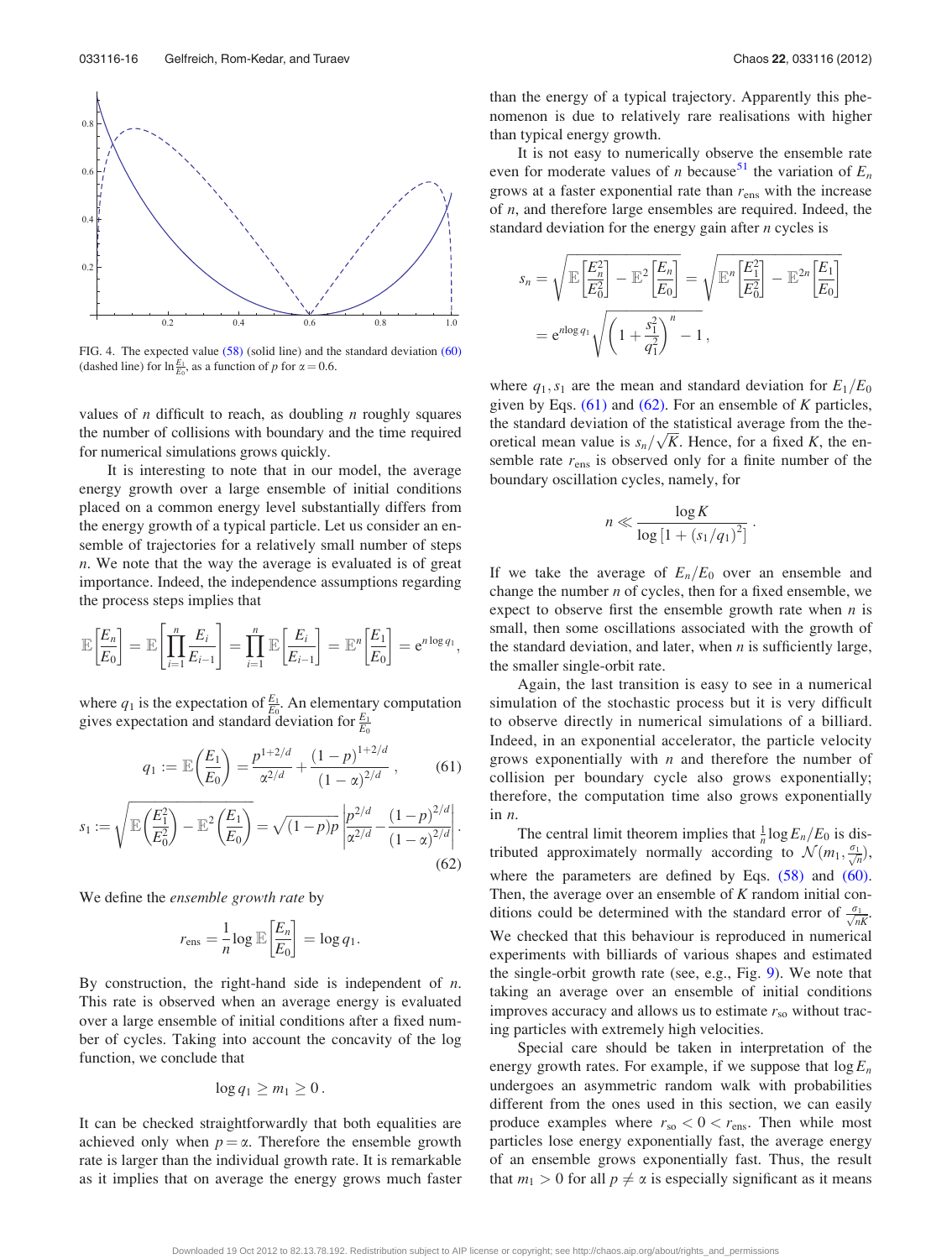

FIG. 5. A rectangular billiard table with an oscillating rod inside.

not only that the ensemble energy grows but also that for most individual particles energy grows.

Applying the probabilistic model described in this section to deterministic systems like time-dependent billiards does not have a rigorous mathematical justification yet. Nevertheless, it provides quantitative predictions for the energy growth rates, which are in good agreement with results of our numerical experiments.

# C. Rectangular billiard with an oscillating rod

The first example of a periodically oscillating billiard that produces an exponential growth of energy for majority of orbits was proposed in Ref. [51.](#page--1-0) The billiard can be viewed as a two-dimensional analog of the one-dimensional billiard from Sec. [VI A.](#page--1-0) The corresponding billiard table is sketched on Figure [5](#page--1-0).

Historically, it was obtained from the oscillating elliptic Sinai billiard (compare with Figure [2](#page--1-0)) in the limit of vanishing minor semi-axis.

More precisely, we consider an oscillating horizontal rod suspended inside a rectangular billiard of width 2W and height 1. The rod is symmetric with respect to the y-axis, it has length 2R,  $0 < R < W$ , and  $y = \psi(t)$   $(0 < \psi(t) < 1)$ describes the height at which the rod is suspended.

For any frozen  $t$ , this billiard is "pseudo-integrable:" it has an integral of motion independent from the energy since both horizontal speed  $v_x$  and the vertical speed  $v_y$  are preserved separately. However, the dynamics of the billiard is chaotic for almost all fixed  $v_x$ ,  $v_y$  (see Refs. [26](#page--1-0), [43](#page--1-0), and [60](#page--1-0) for a more detailed discussion). We note this billiard is closely related to a geodesic flow on a genus-2 closed surface endowed by a flat metric with two singular points at the end points of the rod (as well as to interval exchange mappings).

Let us assume that the particle starts at time  $t = 0$  near the left wall. The particle travels up to the right wall, reflects keeping the horizontal speed the same, and returns to the left wall again. Let  $T = 2W/v_x$  be the horizontal travel time. The vertical component of the velocity after one round trip from the left wall can be modelled by the distribution from the previous section with  $d = 1$ ,  $p = \psi(t_{\text{in}})$ , and  $\alpha = \psi(t_{\text{rm}})$ , where  $t_{\text{in}} = (W - R)/v_x$  and  $t_{\text{rm}} = (W + R)/v_x$ . Therefore, the particle will accelerate on average provided  $p \neq \alpha$ .

We can model the acceleration due to multiple cycles by a sequence of independent random steps with different probability distributions [\(56\)](#page--1-0) by setting the distribution parameters to be  $p_k = \psi(t_{\text{in}} + Tk)$  and  $\alpha_k = \psi(t_{\text{rm}} + Tk)$ . Then the central limit theorem implies that  $\frac{1}{n} \log \frac{E_n}{E_0}$  is distributed approximately normally  $\mathcal{N}(m, \sigma_n)$ , where  $\sigma_n = O(n^{-1/2})$  and

$$
m=\lim_{n\to\infty}\frac{1}{n}\sum_{k=1}^n m_k,
$$

where  $m_k$  are given by Eq. [\(58\)](#page--1-0) with p replaced by  $p_k$  and  $\alpha$ by  $\alpha_k$ .

The value of the single-orbit energy growth rate  $m$ depends on the properties of the function  $\psi$  and the period of the particle's horizontal oscillation. If  $\psi$  is periodic in time:  $\psi(t+T_0) = \psi(t)$  for some  $T_0 > 0$  (the minimal period of  $\psi$ ), then  $m_k$  can be considered as a function evaluated at a point of a trajectory of the map  $t \mapsto t + T \pmod{T_0}$ . If  $T/T_0$  is irrational, the map is ergodic and we can replace the average over the trajectory by the average over the circle. Applying this argument to Eq. [\(58\)](#page--1-0) with  $p = \psi(t + t_{\text{in}})$  and  $\alpha = \psi(t + t_{\rm rm})$ , we get



FIG. 6. The robust accelerator. General scheme (a); Divided stadium at the beginning of the first (b) and second (c) stages of the bar motion; (d) Trapezium; (e) "Double" Sinai billiard. Here  $L = 2h = 2$ ; the radius of the discs in (e) is  $\frac{1}{6}$ , the distance between the centers is  $\frac{4}{3}$ ; the inclination angle of the trapezium is 10°. At the compression stage, the bar displacement is 0.2 for trapezium, 0.28 for stadium, 0.18 for Sinai billiard, so the growth rate stays the same:  $\mathcal{R} \approx 0.08$ . Reprinted with permission from V. Gelfreich, V. Rom-Kedar, K. Shah, and D. Turaev, Phys. Rev. Lett. 106, 074101 (2011). Copyright © 2011 The American Physical Society.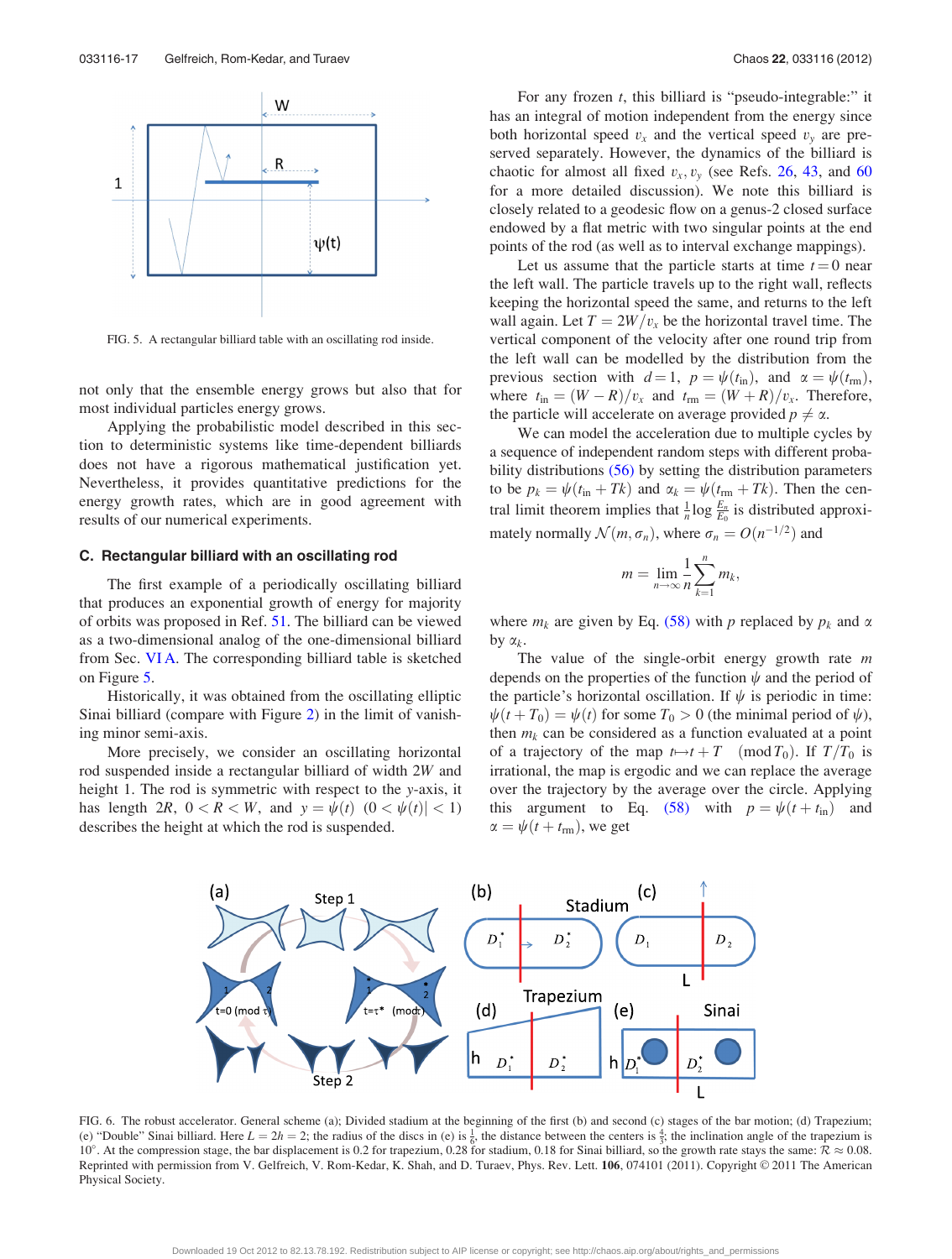

FIG. 7. A sketch of the billiard cycle.

$$
m = \frac{1}{T_0} \int_0^{T_0} (\psi(t) \log \frac{\psi(t)}{\psi(t_0 + t)} + (1 - \psi(t)) \log \frac{1 - \psi(t)}{1 - \psi(t_0 + t)}) dt,
$$
 (63)

where  $t_0 = t_{\rm rm} - t_{\rm in} = 2R/v_x$ . The function under the integral is non-negative and it vanishes only if  $\psi(t) = \psi(t+t_0)$ . Therefore, *m* is positive unless  $\psi$  is both  $t_0$  and  $T_0$  periodic. The exceptional situation may arise only if  $\psi$  is constant or if  $t_0/T_0$  is an integer, which happens when  $v_x = 2R/kT_0$  for some  $k \geq 1$ . Thus, if  $\psi$  is a non-constant T<sub>0</sub>-periodic function and  $v_x$  is such that  $T/T_0$  is irrational and  $t_0/T_0$  is not an integer, then  $m > 0$  and the particle energy increases almost surely exponentially in time.

The particle may also accelerate in the resonant cases, for example, when T is an integer multiple of  $T_0$ . Indeed, in this case, all cycles are described by the same probability distributions:  $p_k = p_0$ ,  $\alpha_k = \alpha_0$  for all k, as the rod returns to its initial position each time when the particle returns to the right wall. Therefore, the energy of the particle increases like in the model of Sec. [VI A](#page--1-0).

Since both  $T$  and  $t_0$  depend on the particle's horizontal velocity, the particle acceleration is sensitive to its initial conditions. In particular, for a fixed initial energy, the singleorbit energy growth rate depends on the initial direction of the particle motion. It is easy to see<sup>[51](#page--1-0)</sup> that the ensemble rate may also vary depending on the initial distribution in  $v<sub>x</sub>$ .

The model described in this section is non-robust in several aspects. First, we have seen that the single orbit rate of the exponential acceleration depends sensitively on  $v_x$ . We note that this instability is not too important for evaluation of ensemble rates because the full measure of initial conditions leads to the non-resonant acceleration described by the rate [\(63\)](#page--1-0) which depends on  $v_x$  regularly.

More importantly, the model is not stable with respect to small changes in the billiard shape—if the boundaries are not perfectly horizontal or vertical, the horizontal component of the particle velocity  $v_x$  is no longer constant and the model described in this section becomes obviously inapplicable.

#### D. Robust exponential accelerators

In this section, we describe a class of accelerators that provide an exponential in time energy growth as proposed in Ref. [22](#page--1-0). These billiards are constructed in such a way that the effect is robust with respect to changes in the form of the billiard. Thus, they provide an effective mechanism of the energy transfer from the slow (the moving wall) to the fast (the particle inside the billiard) components of the system. Note also that since the energy growth is exponential, it is sustained even in the presence of a small linear dissipation.

These billiards correspond to a physical realisation of the stochastic model described in Sec. [VI B](#page--1-0). The machine works as follows. We take a d-dimensional domain  $D(t)$ and deform it slowly. The shape-deformation cycle of a



FIG. 8. Ensemble energy growth for the robust accelerators. The energy is shown in the logarithmic scale. (a) Exponential growth for the three geometries of Figs.  $6(b)$ –6(e), where the bar is introduced and removed abruptly. (b) The same as (a) with slow and smooth bar motion (the bar velocity is continuous, piecewise linear in time). (c) When the bar is 90% of the billiard's height and does not divide the billiard, the energy growth is not exponential:  $E \sim t^{1.65 \div 1.85}$ . Reprinted with permission from V. Gelfreich, V. Rom-Kedar, K. Shah, and D. Turaev, Phys. Rev. Lett. 106, 074101 (2011). Copyright © 2011 The American Physical Society.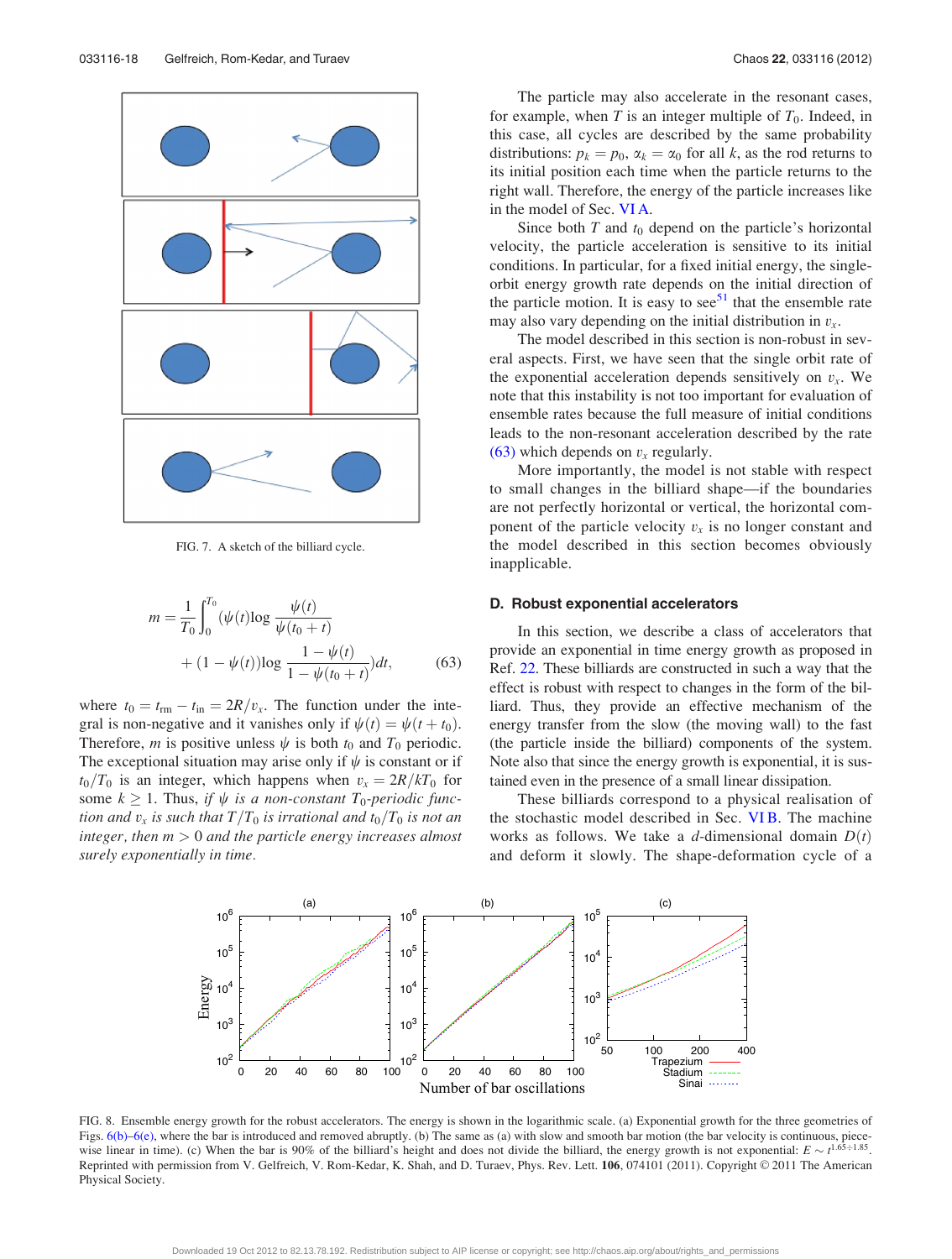

FIG. 9. Histogram of the change in log E per cycle in the stadium with a periodically inserted moving separator: (a)  $n = 1$ , (b)  $n = 2$ , (c)  $n = 3$ , (d)  $n = 10$ , (e) FIG. 9. This equilibrium of the change in log E per cycle in the stadium with a periodically inserted moving separator. (a)  $n = 1$ , (b)  $n = 2$ , (c)  $n = 5$ , (d)  $n = 10$ , (e)  $n = 20$ . The Gaussian corresponds to the theoret  $E_0 = 1.28 \times 10^6$ .

period T consists of 2 steps (see Fig.  $6(a)$ ; specific realizations we used in the numerical simulations are shown in Figs. [6\(b\)–6\(e\)\)](#page--1-0). At step 1, for  $t \in (0, t_{\text{in}})$  (mod T), the domain is connected, and at each fixed moment of  $t$ , the corresponding billiard dynamical system is ergodic and mixing with respect to the standard Liouville measure. At  $t = t_{\text{in}}$ , the billiard domain separates into two connected components,  $\mathcal{D}_1^*$  and  $\mathcal{D}_2^*$ . At step 2, for  $t \in (t_{\text{in}}, t_{\text{rm}})$  (*mod*  $\tau$ ), the two components change their shape while remaining disjoint, and at each fixed t, each component defines an ergodic and mixing billiard dynamical system. At  $t = t_{\rm rm}$ , the two components reconnect again and at  $t = T$  return to the same shape as at  $t = 0$ . Then, the process repeats. An example of this cycle is shown on Fig. [7](#page--1-0).

Let  $V(t)$  be the volume of  $\mathcal{D}(t)$  at time t, and  $V_{1,2}(t)$  be the volumes of the two components at step 2. During step 2, we have  $V(t) = V_1(t) + V_2(t)$ . Define

$$
p = \frac{V_1(t_{\rm in})}{V(t_{\rm in})} \text{ and } \alpha = \frac{V_1(t_{\rm rm})}{V(t_{\rm rm})}.
$$

If we assume that the particle moves according to the adiabatic laws and that the probability to be captured in  $\mathcal{D}_1^*$  is proportional to its volume, then the evolution of the particle energy is described by the distribution [\(57\).](#page--1-0) Indeed, if the particle moves according to the adiabatic theory and is trapped in  $\mathcal{D}_1^*$ , then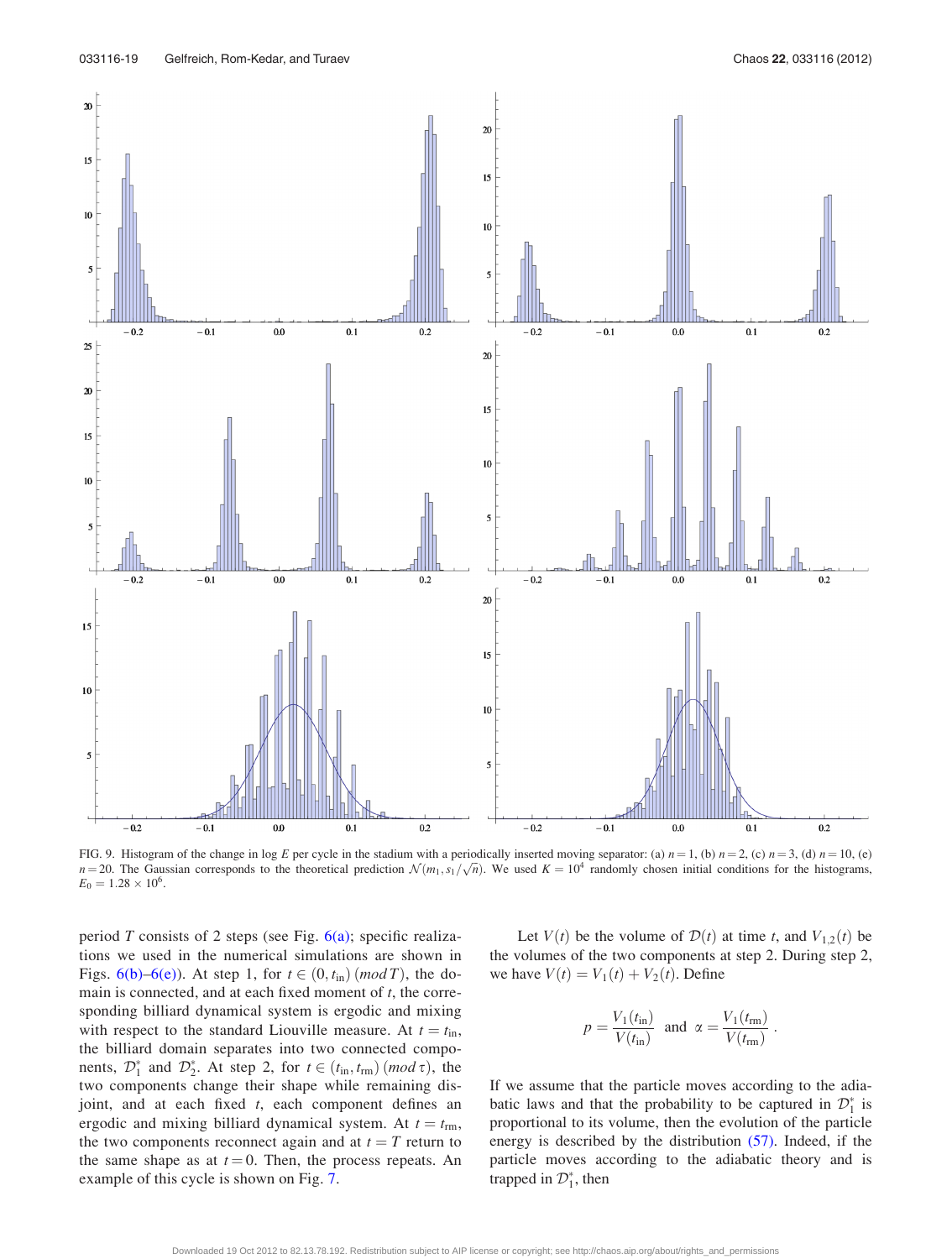$$
\log \frac{E(T)}{E(0)} = \log \frac{E(T)}{E(t_{\rm rm})} \frac{E(t_{\rm im})}{E(t_{\rm im})} \frac{E(t_{\rm in})}{E(0)} \n= -\frac{2}{d} \log \frac{V(T)}{V(t_{\rm rm})} \frac{V_1(t_{\rm im})}{V_1(t_{\rm in})} \frac{V(t_{\rm in})}{V(0)} = \frac{2}{d} \log \frac{p}{\alpha}.
$$

In a similar way, if the particle is trapped in  $D_2^*$ , then

$$
\log \frac{E(T)}{E(0)} = \frac{2}{d} \log \frac{1-p}{1-\alpha}.
$$

Consequently, the adiabatic theory implies that the energy follows the random process described in Sec. [VI B.](#page--1-0) In particular, if  $p \neq \alpha$ , the process leads to the exponential acceleration of particles.

The numerical experiments of Ref. [22](#page--1-0) are in good agreement with the growth rates predicted by the probabilistic models. Those experiments include, in fact, double cycle machines, when the separator is introduced two times per period in such a way that the billiard cycle becomes timereversible, i.e., it is symmetric when t is replaced by  $-t$ . The examples of the ensemble energy growth are shown in Figures  $8(a)$  and  $8(b)$ . We see good quantitative agreement with the theoretical predictions.

Figure [8\(c\)](#page--1-0) shows results of a modified experiment when the separating rod is stopped before it reaches its upper position and therefore the ergodicity of the billiard is not broken. In the experiment, we left the gap of around 10% of the rod's length. The graphs clearly shows that the acceleration is not exponential.

Finally Figure [9](#page--1-0) illustrates the difference, as well as the similarity, between the stochastic model and the billiard dynamics. In these experiments, we have started with a large ensemble of initial conditions with a fixed energy  $E_0$ . The histograms show distributions of  $\log \frac{E(nT)}{E_0}$  for  $n = 1$ , 2; 3; 10; 20. In the stochastic model, the trajectories follow adiabatic law precisely, while in the billiard they form a bellshaped blocks centered near values predicted by the stochastic model. As  $n$  grows, the histograms show a clear tendency to approach the normal distribution, in agreement with the stochastic model.

## ACKNOWLEDGMENTS

This work was partially supported by the EPSRC grants EP/J003948/1 and EP/I019111/1, and the Leverhulme Trust grant RPG-279.

- <sup>1</sup>D. Anosov, "Averaging in systems of ordinary differential equations with rapidly oscillating solutions," Izv. Akad. Nauk SSSR, Ser. Mat. 24, 721–742 (1960) (Russian).
- <sup>2</sup>V. I. Arnold, "Small denominators and problems of stability of motion in classical and celestial mechanics," [Russ. Math. Surveys](http://dx.doi.org/10.1070/RM1963v018n06ABEH001143) 18, 85 (1963).
- <sup>3</sup>P. Balint and S. Gouezel, "Limit theorems in the stadium billiard," [Commun. Math. Phys.](http://dx.doi.org/10.1007/s00220-005-1511-6) 263(2), 461512 (2006).
- <sup>4</sup>P. M. Bleher, "Statistical properties of two-dimensional periodic Lorentz gas with infinite horizon," [J. Stat. Phys.](http://dx.doi.org/10.1007/BF01060071) 66(1-2), 315373 (1992).
- <sup>5</sup>B. Batistic and M. Robnik, "Fermi acceleration in time-dependent billiards: Theory of the velocity diffusion in conformally breathing fully chaotic billiards," [J. Phys. A](http://dx.doi.org/10.1088/1751-8113/44/36/365101) 44, 365101 (2011).
- S. Bolotin and D. Treschev, "Unbounded growth of energy in nonautono-mous Hamiltonian systems," [Nonlinearity](http://dx.doi.org/10.1088/0951-7715/12/2/013) 12, 365–388 (1999).
- <sup>7</sup>N. Brännström and V. Gelfreich, "Drift of slow variables in slow-fast Hamiltonian systems," [Physica D](http://dx.doi.org/10.1016/j.physd.2008.05.001) 237, 2913-2921 (2008).
	- <sup>8</sup>R. Brown, E. Ott, and C. Grebogi, "The goodness of ergodic adiabatic invariants," [J. Stat. Phys.](http://dx.doi.org/10.1007/BF01009347) 49, 511-550 (1987).
- <sup>9</sup>L. Bunimovich, "On the ergodic properties of nowhere dispersing bil-
- liards," [Commun. Math. Phys.](http://dx.doi.org/10.1007/BF01197884) **65**, 295–312 (1979). <sup>10</sup>R. E. de Carvalho, F. C. Souza, and E. D. Leonel, "Fermi acceleration on the annular billiard," [Phys. Rev. E](http://dx.doi.org/10.1103/PhysRevE.73.066229) 73, 066229 (2006).  $11R$ , E. de Carvalho, F. C. de Souza, and E. D. Leonel, "Fermi acceleration
- on the annular billiard: A simplified version," [J. Phys. A](http://dx.doi.org/10.1088/0305-4470/39/14/005) 39, 3561–3573
- (2006).<br><sup>12</sup>N. Chernov and D. Dolgopyat, "Brownian Brownian motion: I," Mem. Am. Math. Soc. 198(927), 193 (2009).<br><sup>13</sup>N. Chernov and R. Markarian, *Chaotic Billiards* (AMS, 2006).<br><sup>14</sup>A. Delshams, R. de la Llave, and T. M. Seara, "A geometric approach to
- 
- the existence of orbits with unbounded energy in generic periodic perturbations by a potential generic geodesic flows on  $\mathbb{T}^2$ ," [Commun. Math.](http://dx.doi.org/10.1007/s002200050024)
- [Phys.](http://dx.doi.org/10.1007/s002200050024)  $209$ ,  $353-392$  (2000).<br><sup>15</sup>A. Delshams, M. Gidea, R. de la Llave, and T. M. Seara, "Geometric approaches to the problem of instability in Hamiltonian systems: An informal presentation," in Hamiltonian Dynamical Systems and Applications, NATO Sci. Peace Secur. Ser. B Phys. Biophys. (Springer, Dordrecht,
- 2008), pp. 285–336.<br><sup>16</sup>D. Dolgopyat, "On differentiability of SRB states for partially hyperbolic
- systems," [Invent. Math.](http://dx.doi.org/10.1007/s00222-003-0324-5) 155, 389–449 (2004). <sup>17</sup>D. Dolgopyat, "Limit theorems for partially hyperbolic systems," [Trans.](http://dx.doi.org/10.1090/S0002-9947-03-03335-X)
- [AMS](http://dx.doi.org/10.1090/S0002-9947-03-03335-X) 356, 1637–1689 (2004).<br><sup>18</sup>D. Dolgopyat, "Fermi acceleration," in *Geometric and Probabilistic Struc*tures in Dynamics (Amer. Math. Soc., Providence, RI, 2008); [Contemp.](http://dx.doi.org/10.1090/conm/469/09165)
- [Math.](http://dx.doi.org/10.1090/conm/469/09165) 469, 149–166.<br><sup>19</sup>D. Dolgopyat and R. de la Llave, "Accelerating particles on negatively curved manifolds" (unpublished).  $^{20}$ N. Fenichel, "Persistence and smoothness of invariant manifolds for
- 
- flows," [Indiana Univ. Math. J.](http://dx.doi.org/10.1512/iumj.1971.21.21017) 21, 193–226 (1971/1972). <sup>21</sup>E. Fermi, "On the origin of the cosmic radiation," [Phys. Rev.](http://dx.doi.org/10.1103/PhysRev.75.1169) 15,
- 1169–1174 (1949).  $22V$ . Gelfreich, V. Rom-Kedar, K. Shah, and D. Turaev, "Robust exponential acceleration in time-dependent billiards," [Phys. Rev. Lett.](http://dx.doi.org/10.1103/PhysRevLett.106.074101) 106, 074101
- (2011). <sup>23</sup>V. Gelfreich and D. Turaev, "Unbounded energy growth in Hamiltonian systems with a slowly varying parameter," [Commun. Math. Phys.](http://dx.doi.org/10.1007/s00220-008-0518-1) 283, 769-794 (2008).
- $24V$ . Gelfreich and D. Turaev, "Fermi acceleration in non-autonomous bil-
- liards," [J. Phys. A: Math. Theor.](http://dx.doi.org/10.1088/1751-8113/41/21/212003) 41, 212003 (2008). <sup>25</sup>I. V. Gorelyshev and A. I. Neishtadt, "On the adiabatic perturbation theory
- for systems with impacts," [J. Appl. Math. Mech.](http://dx.doi.org/10.1016/j.jappmathmech.2006.03.015) 70, 4–17 (2006). <sup>26</sup>J. H. Hannay and R. J. McCraw, "Barrier billiards—A simple pseudo-
- integrable system," [J. Phys. A](http://dx.doi.org/10.1088/0305-4470/23/6/014) 23, 887–900 (1990).  $27$ M. W. Hirsch, C. C. Pugh, and M. Shub, *Lecture Notes in Maths*
- (Springer-Verlag, 1977), Vol. 583. 28A. P. Itin and A. I. Neishtadt, "Resonant phenomena in slowly pertrurbed
- elliptic billiard," [Regular Chaotic Dyn.](http://dx.doi.org/10.1070/RD2003v008n01ABEH000225) 8, 59–66 (2003).<br><sup>29</sup>C. Jarzynski, "Energy diffusion in a chaotic adiabatic billiard gas," [Phys.](http://dx.doi.org/10.1103/PhysRevE.48.4340)<br>Rev. E **48**, 4340–4350 (1993).
- <sup>30</sup>S. O. Kamphorst, E. D. Leonel, and J. K. L. da Silva, "The presence and lack of Fermi acceleration in nonintegrable billiards," [J. Phys. A](http://dx.doi.org/10.1088/1751-8113/40/37/F02) 40,
- F887–F893 (2007). 31A. K. Karlis, P. K. Papachristou, F. K. Diakonos, V. Constantoudis, and P. Schmelcher, "Hyperacceleration in a stochastic Fermi-Ulam model,"
- [Phys. Rev. Lett.](http://dx.doi.org/10.1103/PhysRevLett.97.194102) <sup>97</sup>, 194102 (2006). 32T. Kasuga, "On the adiabatic theorem for the Hamiltonian system of differential equations in the classical mechanics: I, II, III," [Proc. Jpn. Acad.](http://dx.doi.org/10.3792/pja/1195577651)
- 37, 366–371, 372–376, 377–382 (1961).<br><sup>33</sup>A. Katok and J.-M. Strelcyn, *Invariant Manifolds, Entropy and Billiards*;
- Smooth Maps with Singularities (Springer-Verlag, 1986).  $34$ Yu. Kifer, "Convergence, nonconvergence, and adiabatic transitions in fully coupled averaging," Nonlinearity 21, T27–T32 (2008).
- $^{35}$ N. R. Lebovitz and A. Neishtadt, "Slow evolution in perturbed Hamiltonian systems," Stud. Appl. Math. 92, 127–144 (1994).
- $^{36}$ F. Lenz, F. K. Diakonos, and P. Schmelcher, "Tunable Fermi acceleration in the driven elliptical billiard," Phys. Rev. Lett. 100, 014103 (2008).
- <sup>37</sup>F. Lenz, Ch. Petri, F. K. Diakonos, and P. Schmelcher, "Phase-space composition of driven elliptical billiards and its impact on Fermi acceleration," [Phys. Rev. E](http://dx.doi.org/10.1103/PhysRevE.82.016206) 82, 016206 (2010).